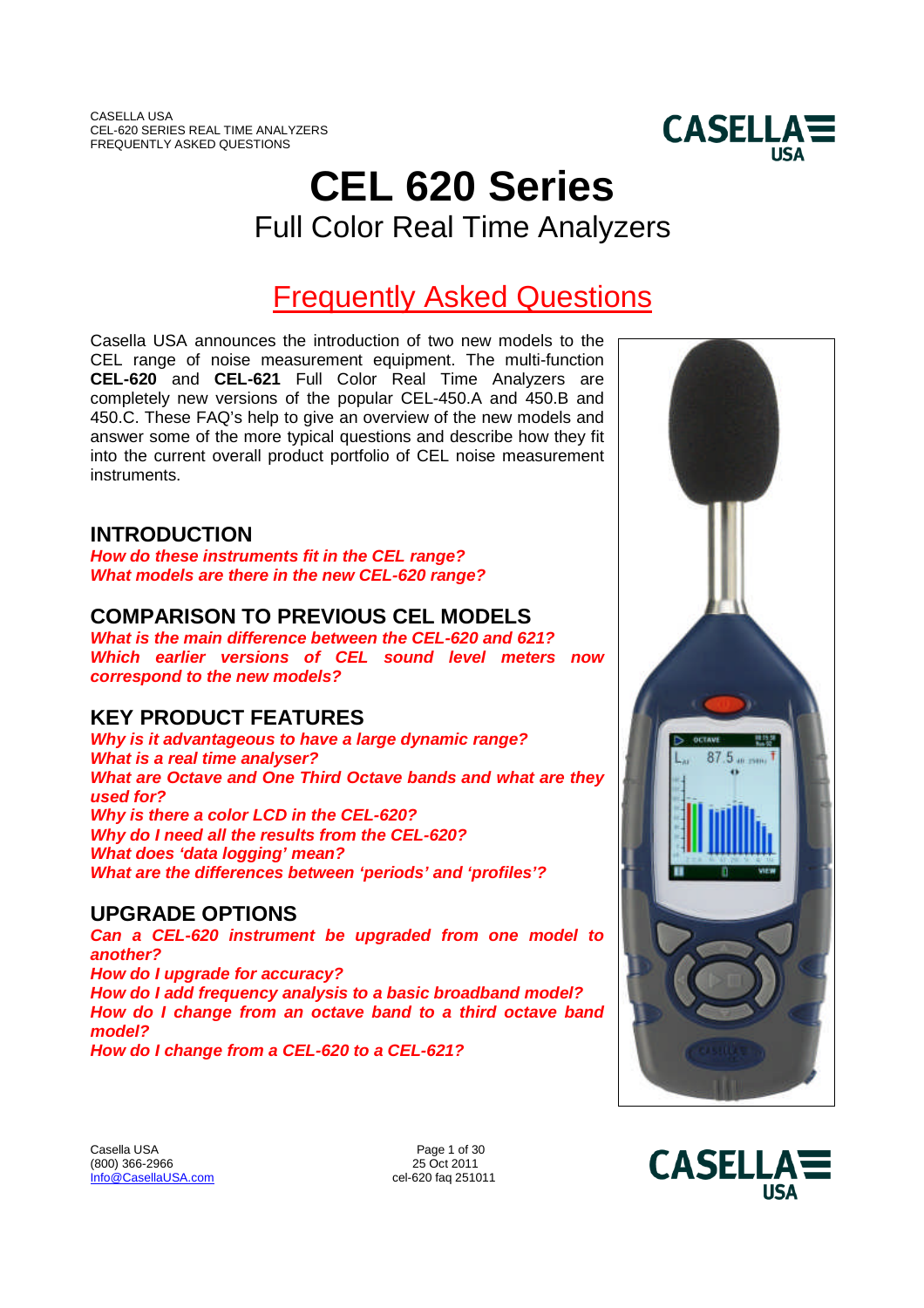# **INSTRUMENT OPERATION**

*How long will alkaline batteries last in a CEL-620 or 621? Can rechargeable batteries be used in a CEL-620 or 621? What other types of power supplies can be used for a CEL-620 or 621? How can the instrument be operated in poor lighting conditions? How can the instrument be simplified for a specific measurement task? How can the CEL-620 or 621 be used for outdoor measurements? How is the microphone protected during outdoor operation? What communication options are available for use with the system? What baud rates are available for RS232 communication? What real time digital output is available from a CEL-620 meter? What other outputs are available from a CEL-620 meter? What other inputs are available for a CEL-620 meter? Is a log dc output available on a CEL-620 or CEL-621 meter?*

# **INSTRUMENT FUNCTION……**

**…….SETUP** *What type of microphone is fitted to a CEL-620 type 1 meter? Can other types of microphones be used with a CEL-620? Does the microphone capsule have to be switched to change between IEC and ANSI type measurements? How are non-acoustic signals input into a CEL-620? How many SETUPs can be stored in a CEL-620 or 621? Do I have to select the SETUP each time before a run? When does a run actually start in a CEL-620 or 621? How many delayed start and stop timers are available in the CEL-620? Is it possible to select the delay start and stop timers from the keypad of the CEL-620? Is it possible to turn off a set of delay timer pairs in the CEL-620? How many repeats can be selected in a CEL-620? Can individual runs be deleted from the instrument? How many Threshold levels can be set in the CEL-620 and 621? What Criterion level can be set in the CEL-620 and 621?*

# **…….MEASUREMENT RANGE**

*What measurement ranges do the CEL-620 and 621 cover? What is the broadband noise floor in the CEL-620 models? What are the noise floor limits when using filters? How many measurements can be made with the CEL-620 or 621? What is the range for peak measurements?*

# **…….PARAMETERS**

*What results can be displayed for the whole run? What if not all of these parameters are required for a particular measurement? What is the % resolution of the statistical parameters stored in a CEL-621? What is the amplitude resolution of the histogram of noise samples in a CEL-621? What additional results can be stored by the CEL-621 compared to the CEL-620? What additional results can be stored for the time history profiles in the CEL-620? What rms frequency weightings are available in the CEL-620 and 621? What is the new Z rms frequency weighting available in the CEL-620 and 621? What frequency weightings are available for peak measurements in the CEL-620 and 621?*

Casella USA Page 2 of 30<br>
(800) 366-2966 2011 (800) 366-2966 Info@CasellaUSA.com cel-620 faq 251011

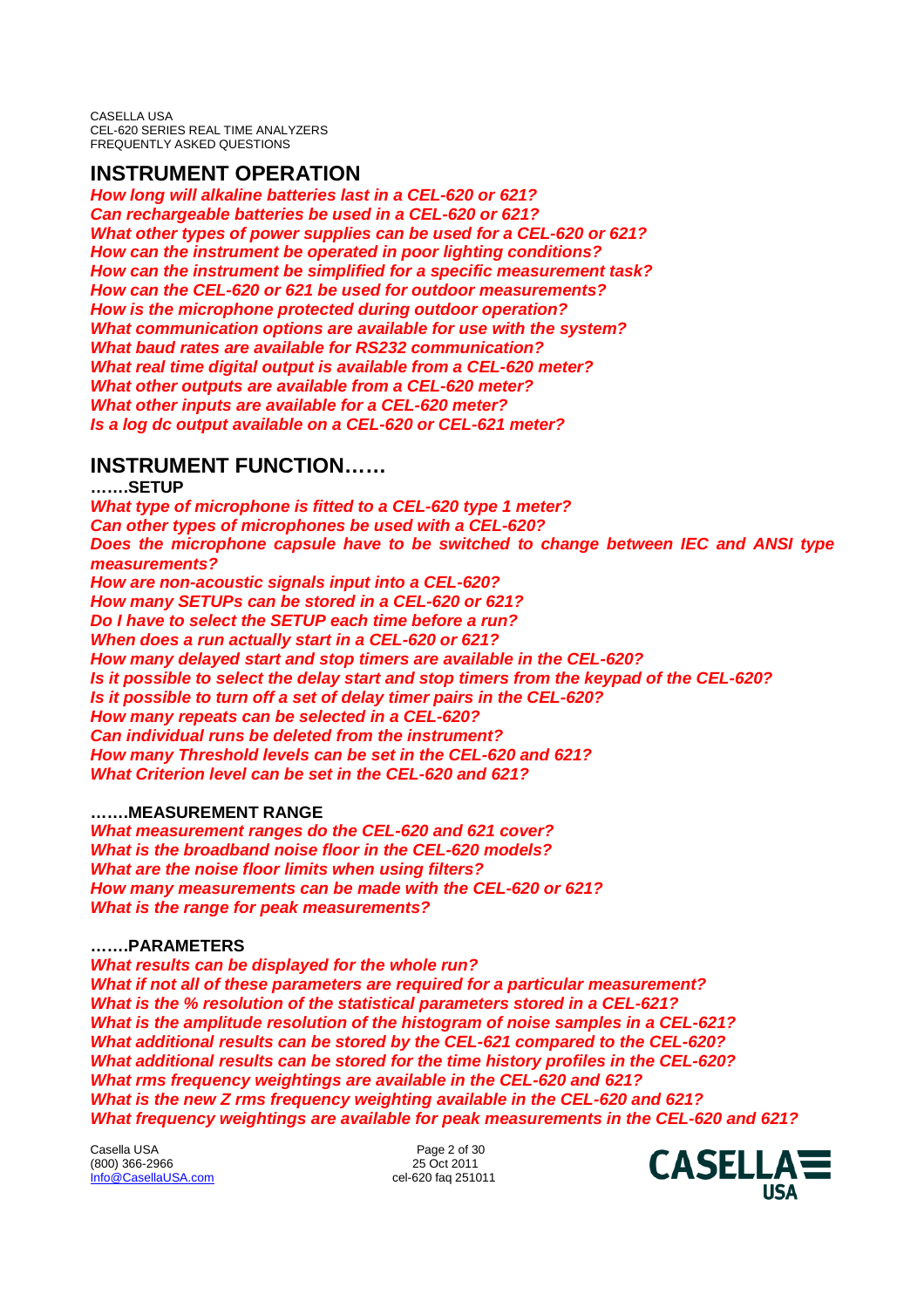*What time weightings are available in the CEL-620 and 621? What exchange rates or Q values are available in the CEL-620 and 621? How can the calculation of LEP,d be made for non standard working days? How can the calculation of TWA be made for non standard working days? What is the difference between LEP,d and LEP,v? What is the difference between TWA and TWAv? What results may be can be stored in frequency analysis mode in a CEL-620 or CEL-621?*

# **…….TIMERS & RUN LENGTH**

*Is the run timer function available in the CEL-620? Does the timer function operate in the CEL-620 in octave and third octave band modes? What time intervals are available for measuring regular periods in the CEL-620? What time intervals are available for measuring the profiles in the CEL-620? What fixed durations are available for the overall run time in the CEL-620 and 621? Can the Synchronise Timer function be selected from the keypad? What is the shortest run duration that can be stored in the CEL-620 and 621? What is the longest run duration that can be stored in the CEL-620 and 621? Can a run be paused to remove unwanted noise levels?*

# **ACCCURACY & RESULTS**

*What standards apply to these instruments? What do these standards mean? What accuracy are the instruments designed to comply with? How is the calibration carried out in a CEL-620? What results can be calculated and displayed in the broadband SLM mode? What results are measured and saved in the octave or third octave band mode? How are the results of a frequency analysis shown in the memory recall screens? Can the actual band level values be displayed on recall from a frequency scan? What is the range of results saved for an octave band scan? What is the range of results saved for a third octave band scan? What broadband channels are measured during frequency analysis? How long does it take to perform a frequency band analysis in a CEL-620? Can the dwell time in frequency analysis measurements be controlled by the user? Can more than one frequency scan be performed in a CEL-620? Can repeated frequency scans be performed in a CEL-620? Can the timers be used for frequency analysis in a CEL-620? Can a single frequency band be selected in a CEL-620? Can frequency analysis scans be carried out manually? Can the spectrum limits be selected for frequency analysis? What happens in a measurement if the noise is very variable? Can the spectrum be 'A' weighted during an octave or third octave band analysis? Are results saved when using the broadband SLM mode? How can a run be stopped in a CEL-620? How many periods can be stored in a CEL-620 or 621? Can runs be made continuous in a CEL-620 or 621? How many profile points in total can be stored in the CEL-620? What happens when the memory in a CEL-620 is full? How many profiles can be stored in a single run in a CEL-620? How long does the memory last when recording profiles in a CEL-620?*

Casella USA Page 3 of 30  $(800)$  366-2966 Info@CasellaUSA.com cel-620 faq 251011

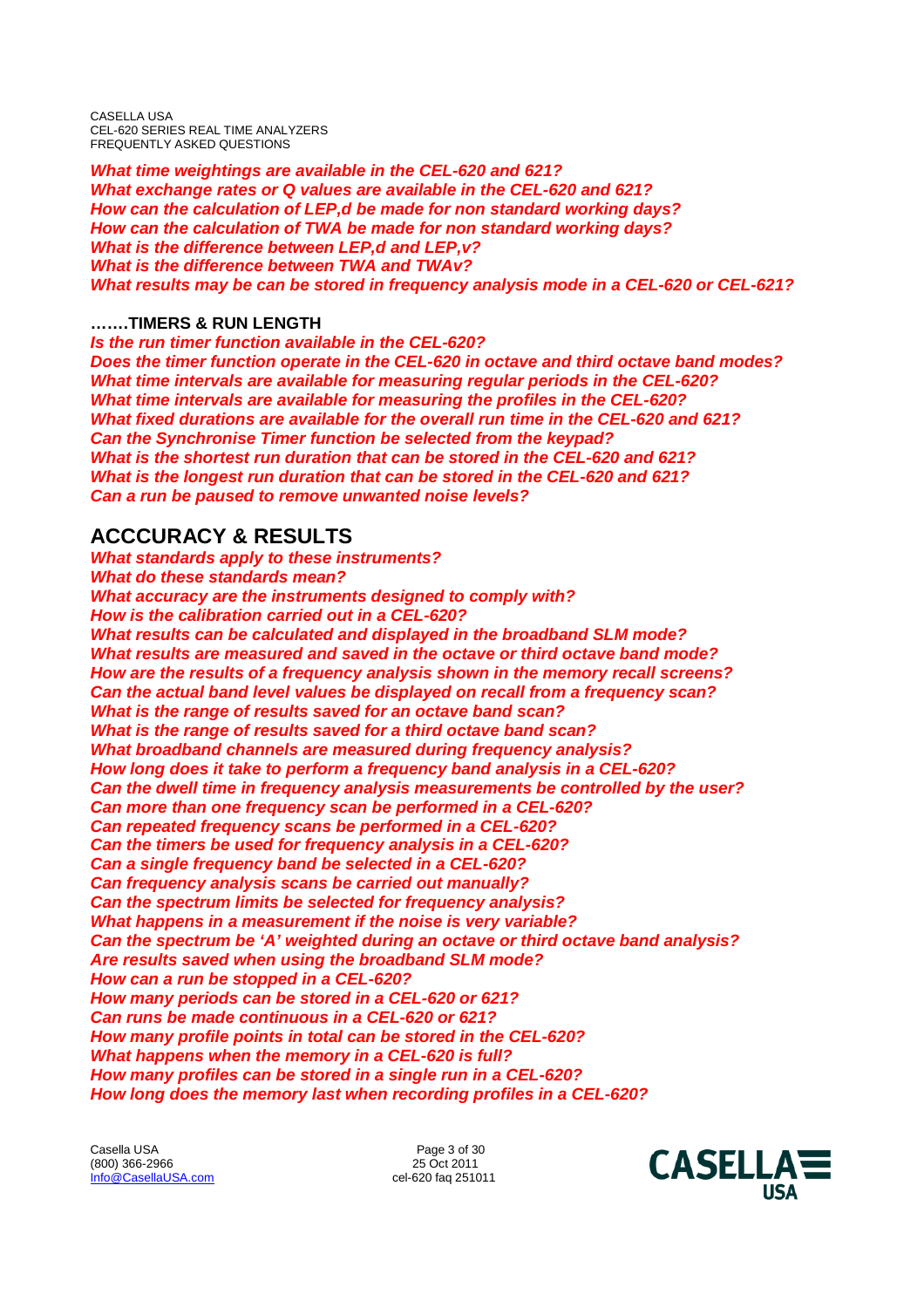# **APPLICATIONS**

*What markets are the instruments designed for? How are these markets catered for by the CEL-620 and 621? What do I need to measure noise in the workplace? What do I need to measure community noise sources? What do I need to make product noise measurements?*

# **CALIBRATION AND SERVICE**

*Do I need to get the CEL-620/621 calibrated? What different types of calibration are there? How often should the CEL-620/621 be calibrated?*

Casella USA Page 4 of 30<br>
(800) 366-2966 25 Oct 2011 (800) 366-2966 2001 25 Oct 2011<br>
<u>Info@CasellaUSA.com</u> 25 Oct 2011 25 Oct 2011 Info@CasellaUSA.com

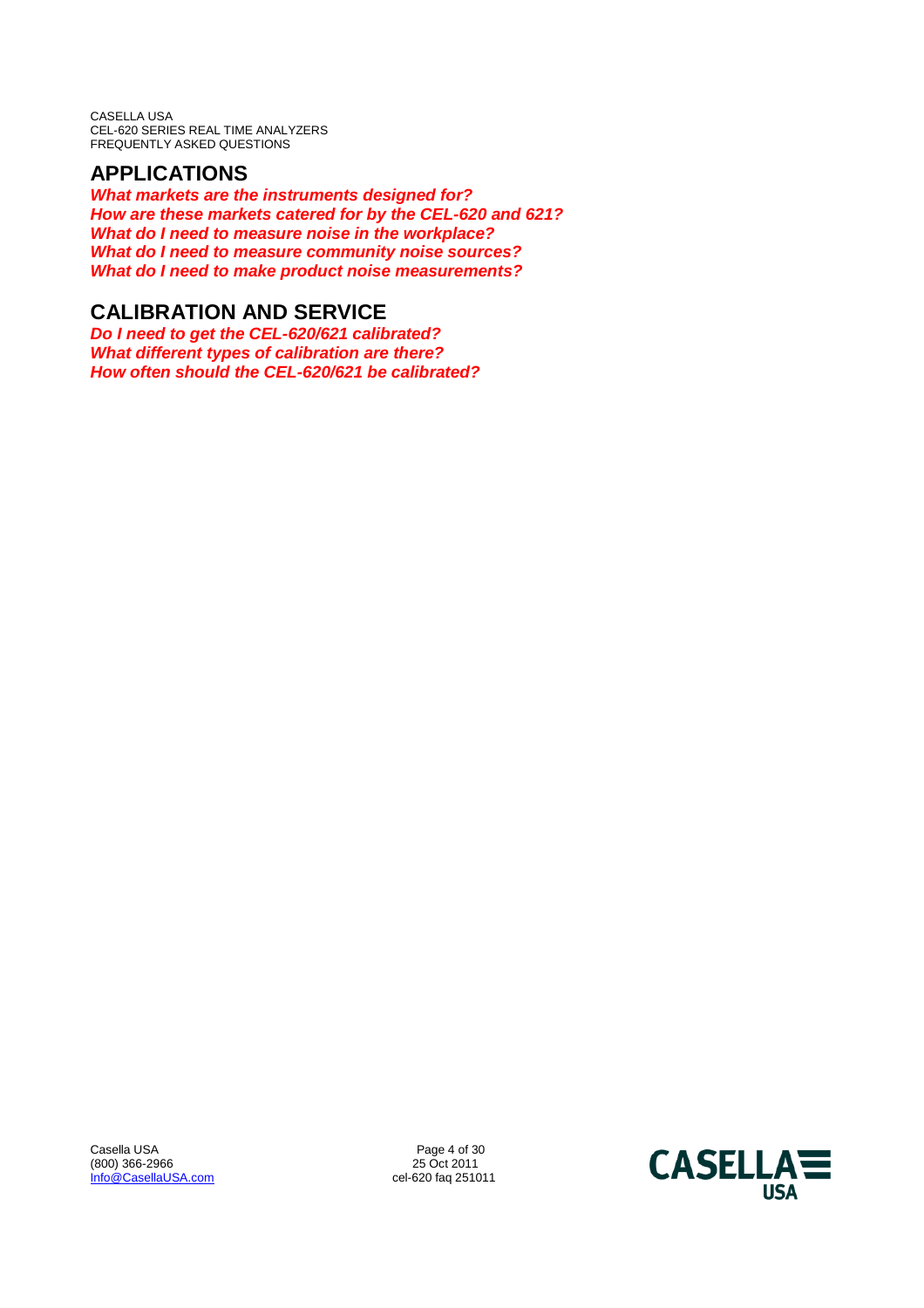# **FAQ's: INTRODUCTION**

# *How do these instruments fit into the CEL product range?*

# **CEL-240 Series**

The simplest meters now include the CEL-240 series and include the CEL-240, 242, 244 and 246 models featuring ANSI type 2 accuracy sound level meters with Sound Pressure Level (SPL), Maximum Noise Level (Max), Average Noise Level (Leq/Lavg) (CEL-244, 246 only) and basic data logging (CEL-242, 246 only) measurement capabilities.

# **CEL-350 Series**

The range of cableless personal noise dosimeters includes the CEL-350 Lite, the popular CEL-350 and the CEL-352 Plus. The new CEL-350 dBadge dosimeter adds a small badge style dosimeter with cable-less microphone to the range for added convenience. The CEL-35X series includes a complete range of features and measurement capabilities for all workplace noise applications including OSHA, ACGIH and ISO protocols.

# **CEL-620 Series**

.

The mid range instruments are the **CEL-620** integrating sound level meter and the integrating environmental real time analyzer **CEL-621.** The **CEL-620** is a simple instrument for broadband or octave band measurements only while the **CEL-621** provides integrating/averaging and measurement of statistical parameters used in environmental noise measurements. The instruments are fitted with powerful DSP technology that allows many popular measurements to be made very simply. Both type 1 and type 2 models are available for the CEL-600 range and all of them have a full color, high resolution display.

# **CEL-630 Series**

The top of the range meters are the CEL-630, 631, 632 and 633 real time analyzers which feature parallel capture of level against time and frequency. The meters measure all noise parameters simultaneously and offer options for just overall level recording or full time history data logging. The CEL-630 series are available as ANSI Type 1 or Type 2 accuracy meters depending on the selection of the microphone capsule.











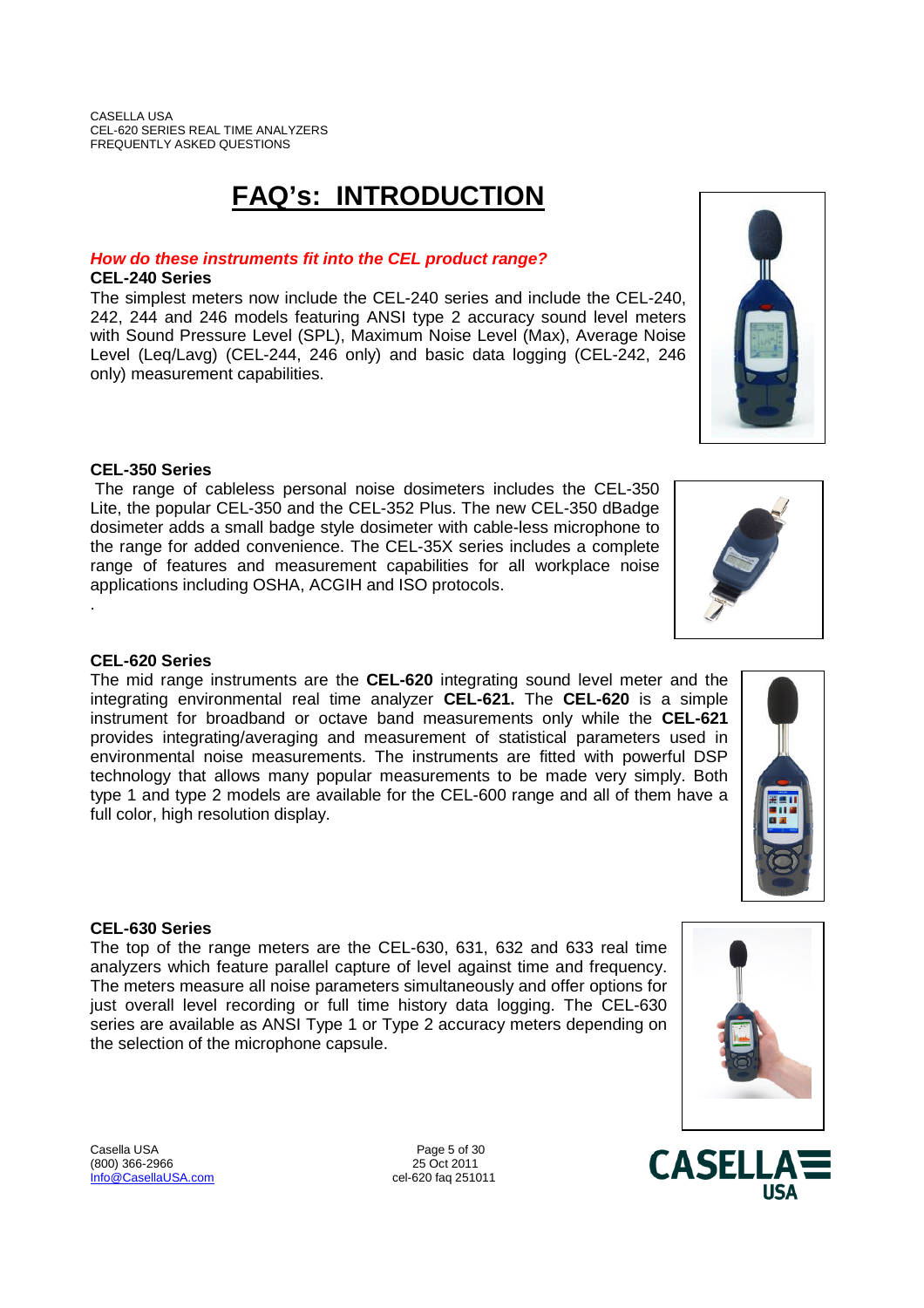# *What models are there in the CEL-620 range?*

There are 12 main variants are available – the **CEL-620.A, B and C** and the **CEL-621.A, B and C**. Each model is available as a Type 1 or Type 2 accuracy meter depending on the selection of the microphone capsule. All are designed using the same body casing and internal hardware. The difference between them is in the internal firmware programming that gives them their specific measurement capabilities.

| <b>Key difference</b>         | <b>CEL-620</b> | <b>CEL-621</b> |
|-------------------------------|----------------|----------------|
| Basic sound level meter       | Yes            | Yes            |
| functionality                 |                |                |
| Integrating/Averaging         | Yes            | Yes            |
| functionality with user       |                |                |
| selectable threshold          |                |                |
| Maximum and minimum           | Yes            | Yes            |
| and peak                      |                |                |
| Single event level            | Yes            | Yes            |
| Takt maximal level 3&5        | Yes            | Yes            |
| <b>Statistical parameters</b> |                | Yes 5 x LN%    |
| for environmental noise       |                |                |
| measurements                  |                |                |
| Real time broadband           | Yes in A model | Yes in A model |
| mode                          |                |                |
| Real time Octave band         | Yes in B model | Yes in B model |
| frequency analysis            |                |                |
| mode                          |                |                |
| <b>Real time Third Octave</b> | Yes in C model | Yes in C model |
| band frequency analysis       |                |                |
| mode                          |                |                |
| Run memory                    | Yes            | Yes            |
| USB interface to              | Yes            | Yes            |
| computer                      |                |                |

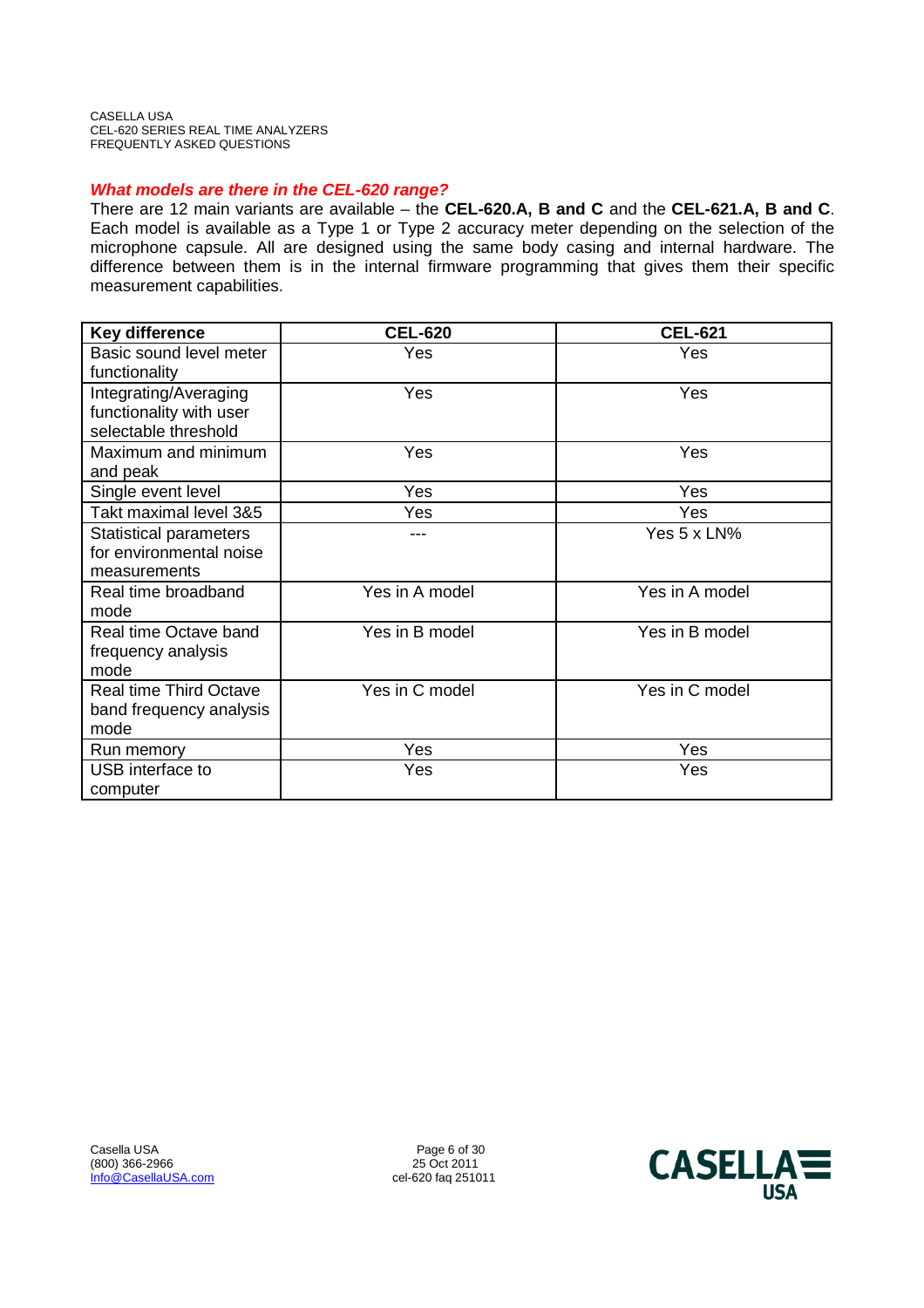# **FAQ's: COMPARISONS TO PREVIOUS CEL MODELS**

# *What is the main difference between the CEL-620 and 621?*

The main difference is the addition of the 5 extra LN% parameters in the **CEL-621** models. The **CEL-620** is equipped with integrating sound level measurement capability but the **CEL-621** provides additional measurement of 5 broad band LN% values. The **CEL-620** is ideal for recording in variable or impulsive climates where the time averaging facility will be useful while the **CEL-621** is ideal for basic environmental noise measurements that require the statistical noise levels such as LN10% or LN90%. The new models may also be configured to display as many or as few noise parameters (up to a maximum of 9 during the run) from the complete list that is available. All the valid combinations of parameters are recorded for every run and are available for review after download to the computer.

# *Which earlier versions of CEL sound level meters now correspond to the new models?*

The new **CEL-620** range consists of 6 models including the type 1 and type 2, basic broadband only, integrating broadband and octave band versions. The new **CEL-620** models now replace the earlier CEL sound level meters as follows;

- CEL-450.A2 becomes the **CEL-621.A2** (integrating broadband meter type 2)
- CEL-450.A1 becomes the **CEL-621.A1** (integrating broadband meter type 1)
- CEL-450.B2 becomes the **CEL-621.B2** (integrating meter with octave bands type 2)
- CEL-450.B1 becomes the **CEL-621.B1** (integrating meter with octave bands type 1)
- CEL-450.C2 becomes the **CEL-620.C2** (integrating meter with 1/3 oct bands type 2)
- CEL-450.C1 becomes the **CEL-620.C1** (integrating meter with 1/3 oct bands type 1)
- All models of the 6 models in the CEL-621 range are new instruments to the CEL family

# **Notes:**

- The **<sup>2</sup>** suffix designates that the instrument is provided with the CEL-252 ANSI type 2 microphone (1/2" diameter).
- The **<sup>1</sup>** suffix designates that the instrument is provided with the CEL-251 ANSI type 1 microphone (1/2" diameter)
- The **<sup>A</sup>** suffix designates that the instrument is supplied as a broadband only meter with no frequency analysis capability (easily available as an upgrade) together with the standard CMC51 USB cable, foam windscreen and wrist strap.
- The **<sup>B</sup>** suffix designates that the instrument is supplied with whole octave band frequency analysis capability (plus the broadband capability) together with the standard CMC51 USB cable, foam windscreen and wrist strap.
- The **<sup>C</sup>** suffix designates that the instrument is supplied with whole octave and third octave band frequency analysis capability (plus the broadband capability) together with the standard CMC51 USB cable, foam windscreen and wrist strap.
- All CEL-620 & 621 models can be supplied with optional Insight<sup>™</sup> database software.

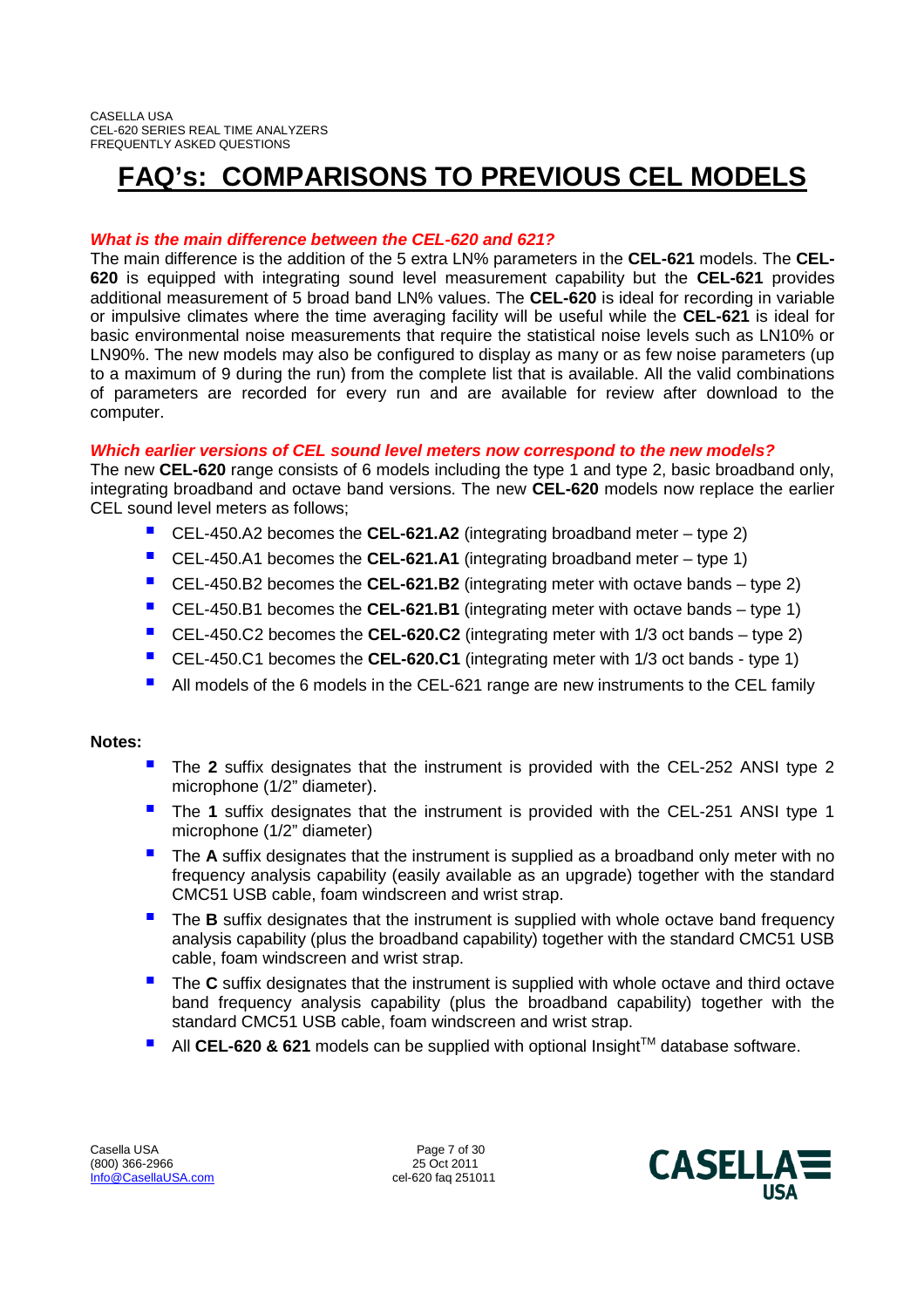# **FAQ's : KEY PRODUCT FEATURES**

# *Why is it advantageous to have a large dynamic range?*

All the **CEL-620** instruments have a single measurement range of 120dB. This means that the unit effectively measures from its noise floor (~18dBA broadband) up to 143.3dBCpk. In octave or third octave mode this noise floor is even lower in each frequency band. Other instruments measure with a limited dynamic range (e.g. 70dB), so as the noise climate changes, adjustment to the selected measurement range is necessary. If this adjustment is not done correctly prior to the measurement starting then the instrument can overload or go under-range, meaning the measurement is potentially spoiled because of missed noise levels and inaccuracies. Also, instruments with smaller dynamic ranges can be limited for environmental use. This is because the dynamic range may be insufficient to cope with low night time and high daytime noise levels within the same run, especially during unattended monitoring. The large dynamic range of the **CEL-620** meters solves all of these problems and makes for an easy-to-use instrument. No adjustment to the measurement range is required by the user. It is always on the right range for the normal measurement task.

## *What is a real time analyser?*

A 'Real Time Analyzer' describes how a noise meter takes measurements in frequency analysis modes. Essentially, each of the whole octave (or 1/3 octave) bands are measured in parallel (simultaneously). This gives a frequency spectrum of the noise on the instrument screen in 'Real Time' where all detail is shown at the same time. This is in contrast to older frequency analysers, which measured the octave bands sequentially. This meant that the units would start measuring at the lower frequency bands (e.g. 16 Hz) and step in turn up to the higher frequencies (e.g. 16 KHz) one band at a time. Real time analysers therefore have several unique advantages over sequentially analysers. Firstly, the measurement is much faster by the nature of simultaneous analysis. Secondly, it is more accurate as it will not miss any intermittent or transient noise. Thirdly, sequential analysers cannot be used for the measurement of environmental noise with respect to frequency. The nature of environmental noise is intermittent or variable so older sequential analysers simply miss some of the data as they step through the bands that are required for the measurement. The **CEL-621.B or CEL-621.C** models overcome all of these limitations by use of up to date DSP (Digital Signal Processing) technology.

# *What are Octave and One Third Octave bands and what are they used for?*

Frequency analysis is used for many applications but the most common are as follows. Octave bands are most frequently used in occupational hygiene measurements. Workplace noise regulations stipulate that an employer should ensure any hearing protection supplied to an employee is *fit* for the purpose. Part of this means they are suitable for the noise the individual is being exposed to. The way this is done is by measuring the frequencies an employee is exposed to in octave bands and ensuring the hearing protection that is supplied offers good enough protection at frequencies where the dB level was highest. Third octave band analysis is mainly used for problem solving in noisy areas where a solution needs to be applied to a problem source. The extra detail compared with whole octave band analysis gives the acoustic engineer sufficient information to correctly diagnose the problem and supply or recommend an adequate solution.

# *Why is there a color LCD in the CEL-620?*

The **CEL-620** and **CEL-621** models feature a full color, high resolution liquid crystal display (LCD) to show the noise readings to the user. The resolution of the display is 240 pixels horizontally by 320 pixels vertically. This is the same resolution as a quarter VGA screen as used in many personal digital assistant (PDA) pocket computers. The benefit of this very high resolution is that it makes viewing the screen very clear and sharp to see the fine detail in some of the displays.

Casella USA Page 8 of 30 (800) 366-2966 25 Oct 2011 Info@CasellaUSA.com cel-620 faq 251011

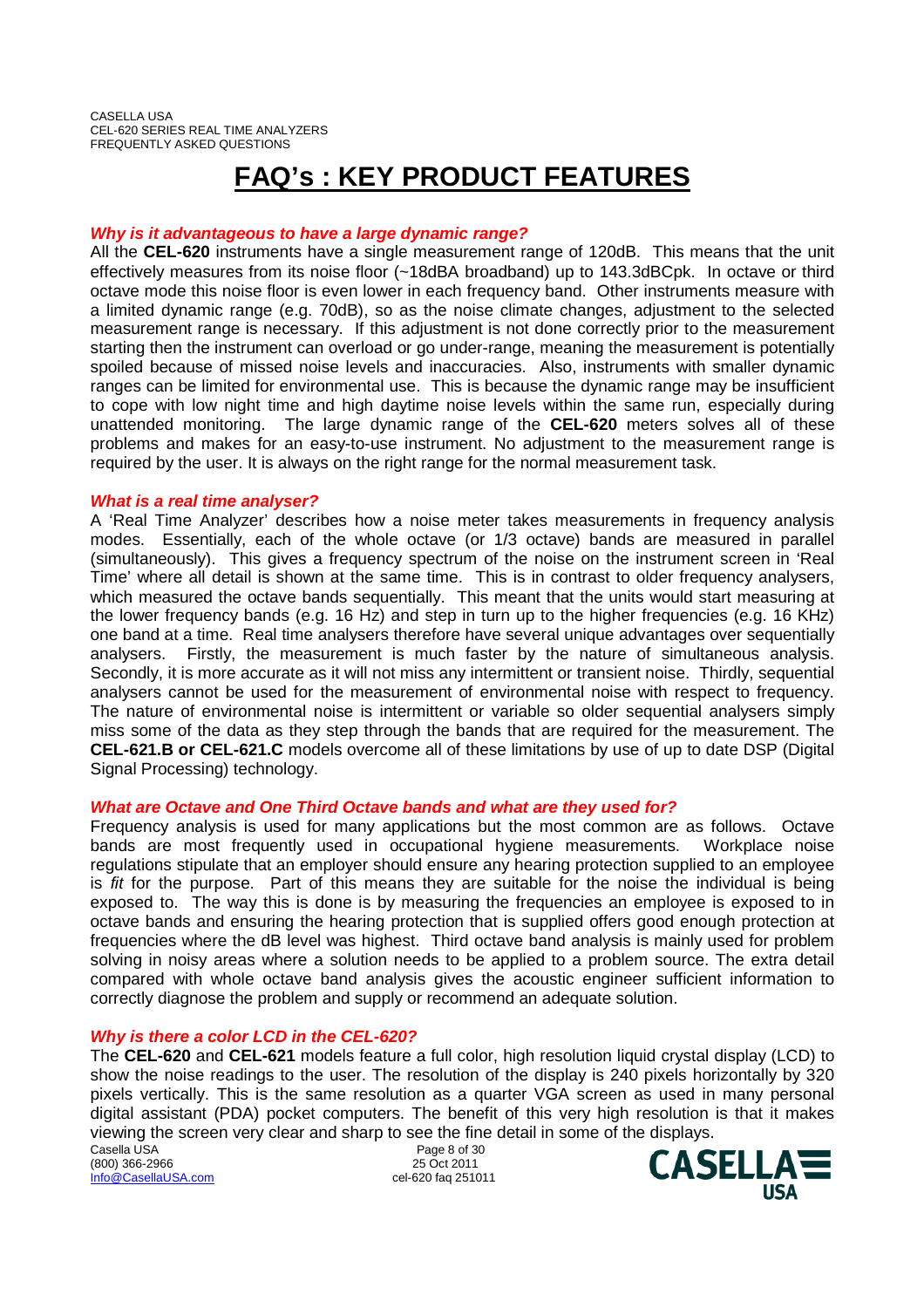Some older graphic LCD based sound level meters were fitted only with monochromatic displays to show "black" on "white" text and numbers. The limited resolution of these displays at typically 128 x 64 pixels made the screens look very "grainy". Screens in the **CEL-600** series instruments are used to not only show the results but to show them with color coding to indicate to the user what "mode" the instrument is currently in. Red bars at the top and bottom of the screen indicate that the meter is currently "Stopped". That is, in the standby mode ready to begin a run. Yellow bars indicate that the instrument is in the "Calibration" mode. Green indicates the instrument in the "Run" mode and collecting data. Dark blue indicates the meter is in the "Setup" mode and can be configured for operation. Light blue indicates the meter is in "Memory Recall" mode and is showing the previously stored run data.

# *Why do I need all the results from the CEL-620?*

Many sound level meters are able to provide some of the popular noise parameters that many users need while others are not. Those meters that can potentially measure with a wide variety of combinations of frequency response, time response and exchange rate must be pre-configured or "Setup" prior to a measurement to be sure that they will collect the data in the right format that is appropriate for the measurement task required.

This can be a problem if the inexperienced user is not used to using the particular instrument every day for this task and so is likely to run the risk of overlooking a key setting that will potentially invalidate the readings. The **CEL-620** range eliminates all of these potential troubles because it stores the noise parameters with all the frequency weightings A, C and Z plus all the time responses S, F and I plus all the exchange rates  $Q=3$ ,  $Q=4$  and  $Q=5$  for every run that it makes. Additionally, the statistical LN% parameters are also measured\*. This means that the user is not forced to get the selection right before beginning the run because the instrument will always measure everything relevant that it is capable of and storing the results for later review and transfer to a computer.

Every run saves every relevant noise parameter that can easily be accessed through the USB interface and copied into a spreadsheet or text document. Special software is not required as every instrument can be connected to a personal computer and will appear in an Explorer window just as a standard memory card would do.

(\* Note this feature is model dependant)

# *What does 'data logging' mean?*

The term 'data logging' describes how an instrument stores the time history variations of certain noise parameters. For example, the **CEL-620** meters do not measure intervals (Periods/Profiles) of data. If the **CEL-620** was run for an hour, then only the overall (cumulative) data for the whole hour would be saved in the memory and downloaded to a PC. By this definition the **CEL-620** models are not currently available as data logging instruments although they do store overall results in memory.

# *What are the differences between 'periods' and 'profiles'?*

Periods and profiles are used to obtain a time history recording of the noise. The difference between periods and profiles is really down to how much detail of this time history is required. Periods tend to measure more parameters of a long interval (e.g. 1 minute up to 1 hour), where as profiles generally measure over a shorter interval of perhaps a few seconds to a few minutes to get additional detail of a few key parameters. Certain environmental standards specify distinct intervals of time to be measured. The **CEL-620** meters do not measure in intervals but do record all the noise parameters over the complete measurement run. A single answer is produced for the whole of the run for the maximum or the minimum or the average level.

Casella USA **Page 9 of 30** (800) 366-2966 25 Oct 2011 Info@CasellaUSA.com cel-620 faq 251011

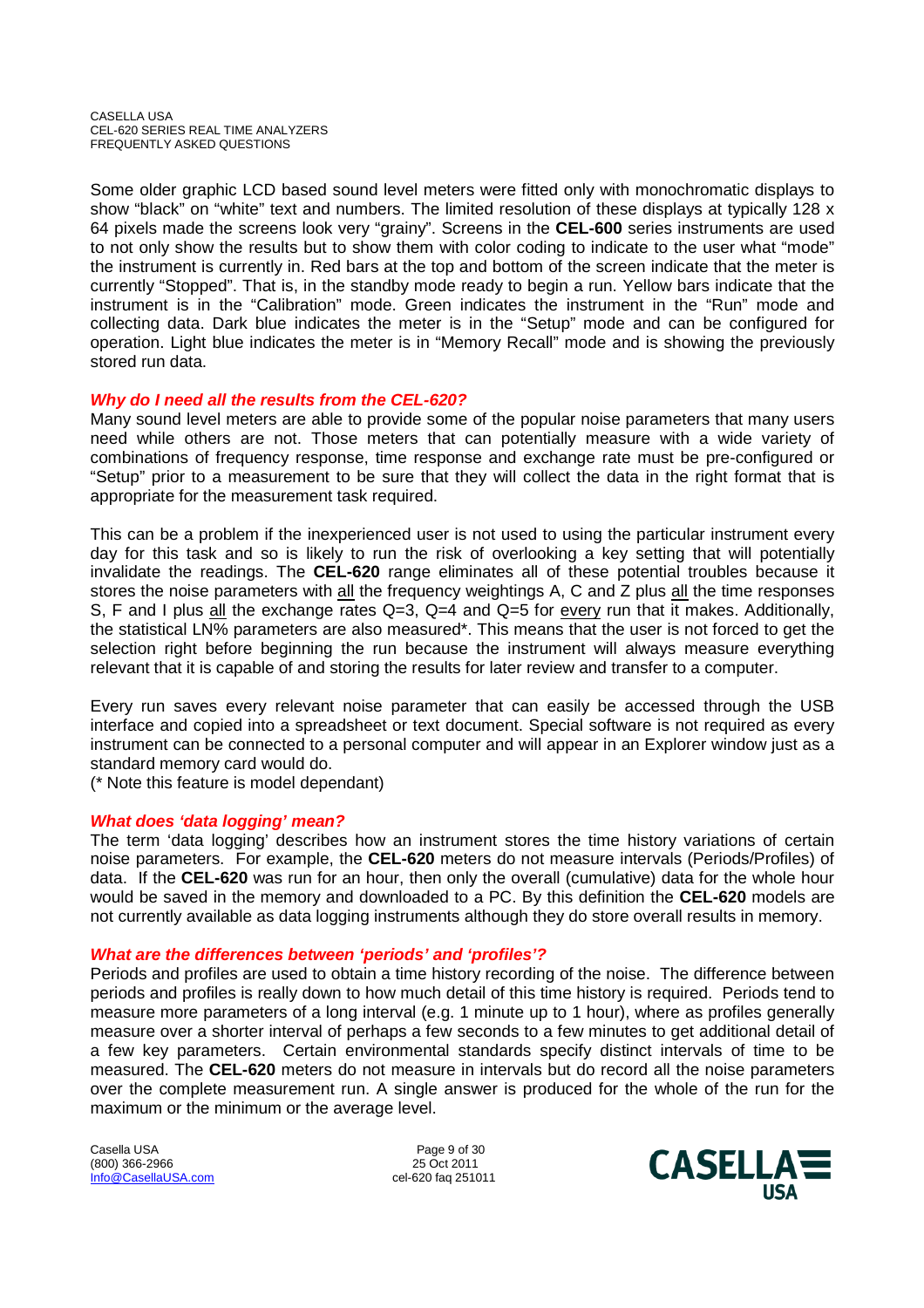# **FAQ's : UPGRADE OPTIONS**

# *Can a CEL-620 instrument be upgraded from one model to another?*

The **CEL-620** and **CEL-621** instruments have been designed around a common instrument hardware platform that allows considerable upgrade options to be available to users. This ensures that users can start with the model that suits their initial needs and that it can be upgraded at a later date when there are new tasks to perform. The user can upgrade from any model in the range to any higher model in the range without having to buy a completely new instrument as and when the requirements change in the future. This upgrade ability is a key feature of the **CEL-620** range of meters.

# *How do I upgrade for accuracy?*

Upgrades include changing from a type 2 to a type 1 model to improve the accuracy of the measurements. Changing the CEL-252 microphone for the CEL-251 enables this very easily and can be easily accomplished by the user in the field. Both microphone capsules are designed to the industry standard ½" thread size and so can be easily substituted or swapped as required.

# *How do I add frequency analysis to a basic broadband model?*

Models originally purchased as broadband only versions, i.e. a **CEL-621.A** can be upgraded to include the octave bands, i.e. a **CEL-621.B,** by returning the units to an authorized Casella CEL Service Center where the new operational firmware will be programmed into the meter. No changes to the instruments hardware are required for upgrades to the new CEL-600 family. Specify the part number CEL-62X/UPAB to add the octave band features to a broadband instrument.

# *How do I change from an octave band to a third octave band model?*

Models originally purchased as octave band only versions, i.e. a **CEL-620.B** can be upgraded to include the third octave bands, i.e. a **CEL-620.C,** by returning the units to an authorized Casella CEL Service Center where the new operational firmware will be programmed into the meter. No changes to the instruments hardware are required for upgrades to the new CEL-600 family. Specify the part number CEL-62X/UPBC to add the third octave band features to an octave band instrument.

# *How do I change from a CEL-620 to a CEL-621?*

A basic **CEL-620** can be upgraded to add the extra features of a **CEL-621** by returning the unit to an authorized Casella CEL Service Center where the new operational firmware will be programmed into the meter. Specify the part number CEL-620/UP621 to add the comprehensive time averaging features. The CEL-6844 dB36, or Casella Insight software package originally provided (option) with the **CEL-620** will still communicate with the upgraded **CEL-621** model.

Casella USA Page 10 of 30<br>
(800) 366-2966 2011  $(800)$  366-2966 Info@CasellaUSA.com cel-620 faq 251011

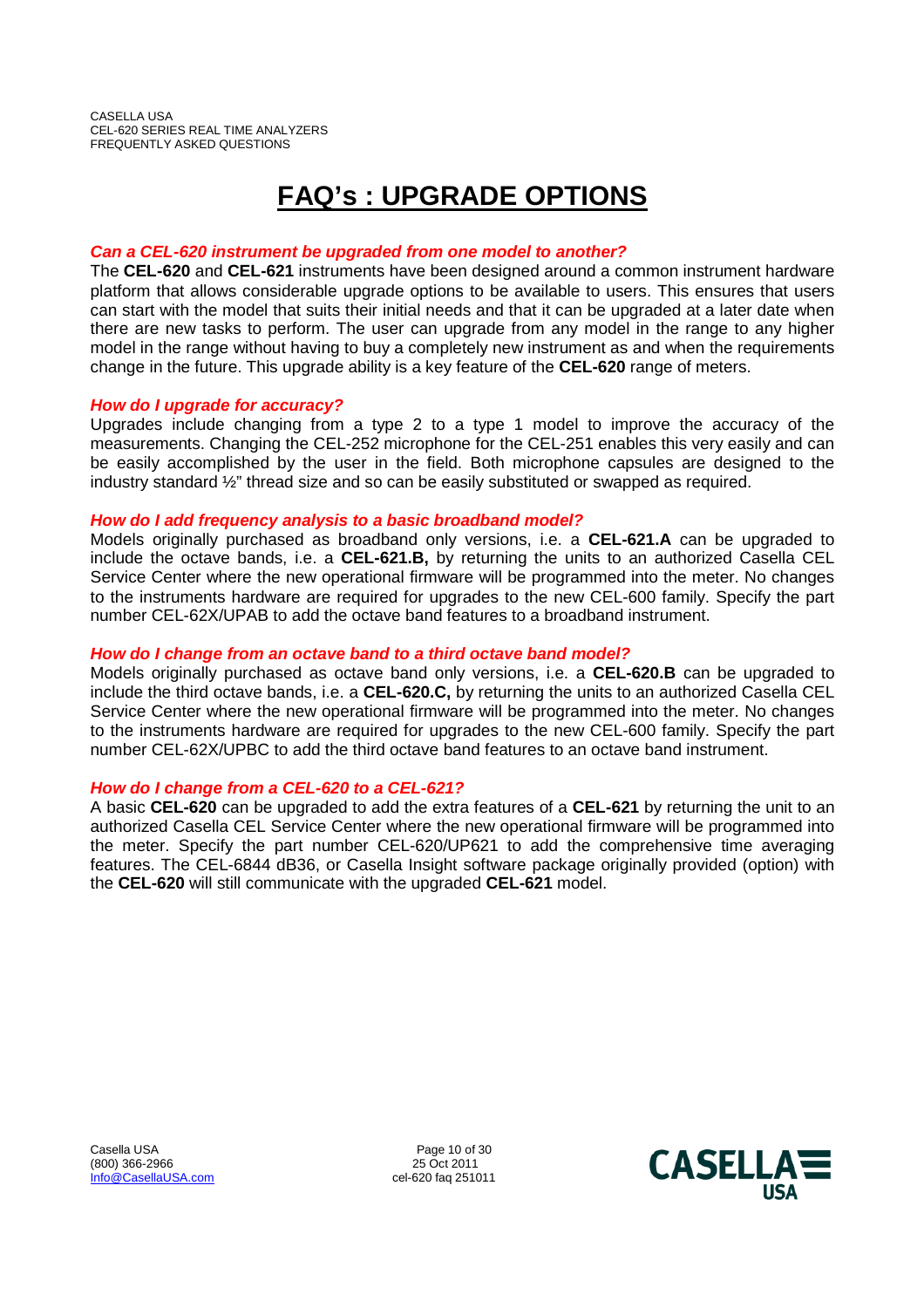# **FAQ's: INSTRUMENT OPERATION**

# *How long will standard alkaline batteries last in a CEL-620 or 621?*

A set of 3 AA alkaline cells can power a **CEL-620** or **CEL-621** for up to **12 hours** continuous operation at normal room temperature without the use of the backlight feature. Running time when using the backlight will reduce this but should still be more than 8 hours with the backlight setting on the low intensity mode. Lower temperatures will reduce useful battery life. Alkaline batteries are recommended for longest running time.

# *Can rechargeable batteries be used in a CEL-620 or 621?*

NiCad rechargeable batteries can be used instead of alkaline batteries but will only last for about 3 hours at normal room temperature. The rechargeable battery pack will operate successfully down to lower temperatures than alkaline batteries and so are recommended in colder climates. NiCad batteries may be recharged externally and used repeatedly in these instruments as per the manufacturer's recommendations. Rechargeable NiMH batteries are also available in AA size formats if required and will have a considerably longer useful operational running time than traditional NiCad cells.

# *What other types of power supplies can be used for a CEL-620 or 621?*

An external 12Vdc supply can be used to power the **CEL-620** meters from any standard ac mains source. The instrument draws approximately 170mA from the power supply under normal operation. The CEL-PC18 plug top mains transformer is available to power the **CEL-620** meters from a normal domestic 120 or 240 Vac supply. External dc power can also be provided from a car battery for long term unattended environmental noise surveys using an appropriate cable such as a C6708 fitted with a 2.1mm plug and alligator clips. The **CEL-620** meter can also be powered through the USB interface from a personal computer if required using the standard CMC51 cable or from a plug top USB power supply. The internal 3 x AA batteries may be left in the meter when powered from an external source in case there is an interruption to the external supply. The meter will immediately switch back to the internal batteries until external power is restored.

# *How can the instrument be operated in poor lighting conditions?*

The **CEL-620** or **CEL-621** can be used in poor lighting conditions with a backlight that provides sufficient illumination to clearly view the screen display. The backlight is controlled from the keypad by pressing any button once configured. The duration that the backlight stays on for can be selected from the Instrument Setup menu. Selections can be made from Off through 1, 5, 10, 15 and 30 seconds delay to reduce the risk of wasting battery life. An "always on" choice is also available if the meter is to be powered from an external power source to prevent draining the internal batteries.

# *How can the instrument be simplified for a specific measurement task?*

The most popular settings for industrial hygiene measurements around the world are already preprogrammed into the instrument's memory and can be selected from the SETUP menu. These include settings for OSHA, ACGIH, DoD, and ISO style measurements plus 2 separate user defined SETUPs. Any of the multitude of noise parameters that the **CEL-620** meters can measure can be selected (up to a maximum of 9) or deselected from the keypad to reduce the displayed values to just a single noise unit if required.

At least one parameter must be selected with the time average level Leq being the default value. The user defined SETUP can then be saved in the instruments memory. For example, the meter could be

Casella USA **Page 11 of 30** (800) 366-2966 25 Oct 2011 Info@CasellaUSA.com cel-620 faq 251011

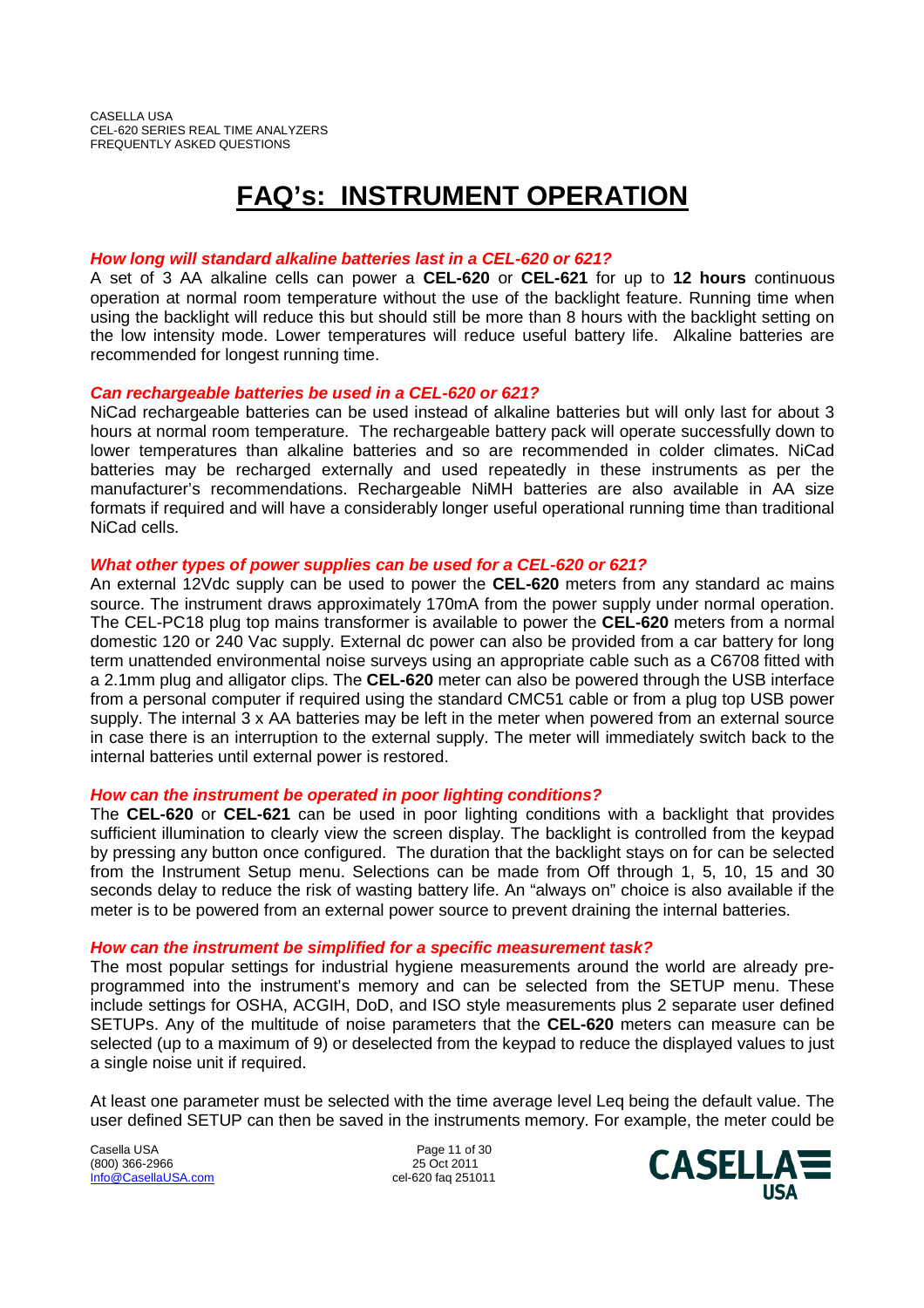set to measure just Max and Leq for a very simple measurement procedure without having to view any other unwanted or un-necessary parameters that may not be relevant to the particular measurement.

# *How can the CEL-621 be used for outdoor measurements?*

The **CEL-620** instruments are not really designed to be used for long term noise recording outdoors since this task usually requires some form of time history recording and weather protection.

# *How is the microphone protected during outdoor operation?*

The microphone used on the **CEL-621** environmental meter needs to be protected during outdoor measurement applications against the local effects of wind and rain. The CEL-6841 foam windscreen is provided as a standard accessory with every instrument and should be used at all times. If this small foam windscreen is lost or unavailable then any other industry standard foam windscreen suitable for use with a ½" diameter microphone (such as the CEL-2962) may be employed.

# *What communication options are available for use with the system?*

Noise results stored in the **CEL-620** can be recovered by connecting a laptop PC to the USB port on the bottom of the meter with the standard USB CMC51 cable. The data files are stored as "comma separated variable" files with the file extension ".csv". Runs are sequentially labelled R001.csv, R002.csv etc and may be transferred one at a time or together as a group using the usual Windows "Copy or Move" methods.

# *What baud rates are available for RS232 communication?*

The data connection with a personal computer is made by the standard high speed USB method that is compliant with the type 2.0 standards. As such, baud rates are not relevant in this operation. In fact, connection to a computer is very simple. Just plug the meter to the computer and it will be automatically recognised as a standard memory device and will immediately become available for inspection using Windows Explorer. No specific additional device drivers are required when connecting to a computer running MS Windows 2000, ME, NT, XP, Vista or Win 7.

## *What real time digital output is available from a CEL-620 meter?*

A digital output is available from any **CEL-620** meter through the standard USB socket on the bottom of the instrument that may be connected to a PC running a copy of special Casella CEL test program Windows software. Usually this is used by calibration laboratories to perform regular testing and revalidation.

## *What other outputs are available from a CEL-620 meter?*

All **CEL-620** sound level meters feature an unconditioned (un-weighted) analog ac output signal available on a standard 2.5 mm jack socket that provides a voltage proportional to the signal level at the microphone. The ac signal is not affected by the frequency weighting selected in the meter so 'A' weighted measurements can be calculated and displayed in the instrument while the linear (unweighted) noise level is output to a connected audio tape recorder for audio recordings or other suitable device such as for recording .wav files on a computer. The analog ac output signal is always the (un-weighted) broadband overall noise level even when the instrument is performing real time frequency analysis. The output level is 1 Vrms for a displayed level of 104 dB.

## *What other inputs are available for a CEL-620 meter?*

A standard **CEL-620** sound level meter can be fitted with a line input adaptor such as the CEL-216 or CEL-516 for laboratory recalibration procedures. This allows standard electrical test signals to be injected into the instrument for compliance testing according to relevant national and international standards.

Casella USA **Page 12 of 30** (800) 366-2966 25 Oct 2011 Info@CasellaUSA.com cel-620 faq 251011

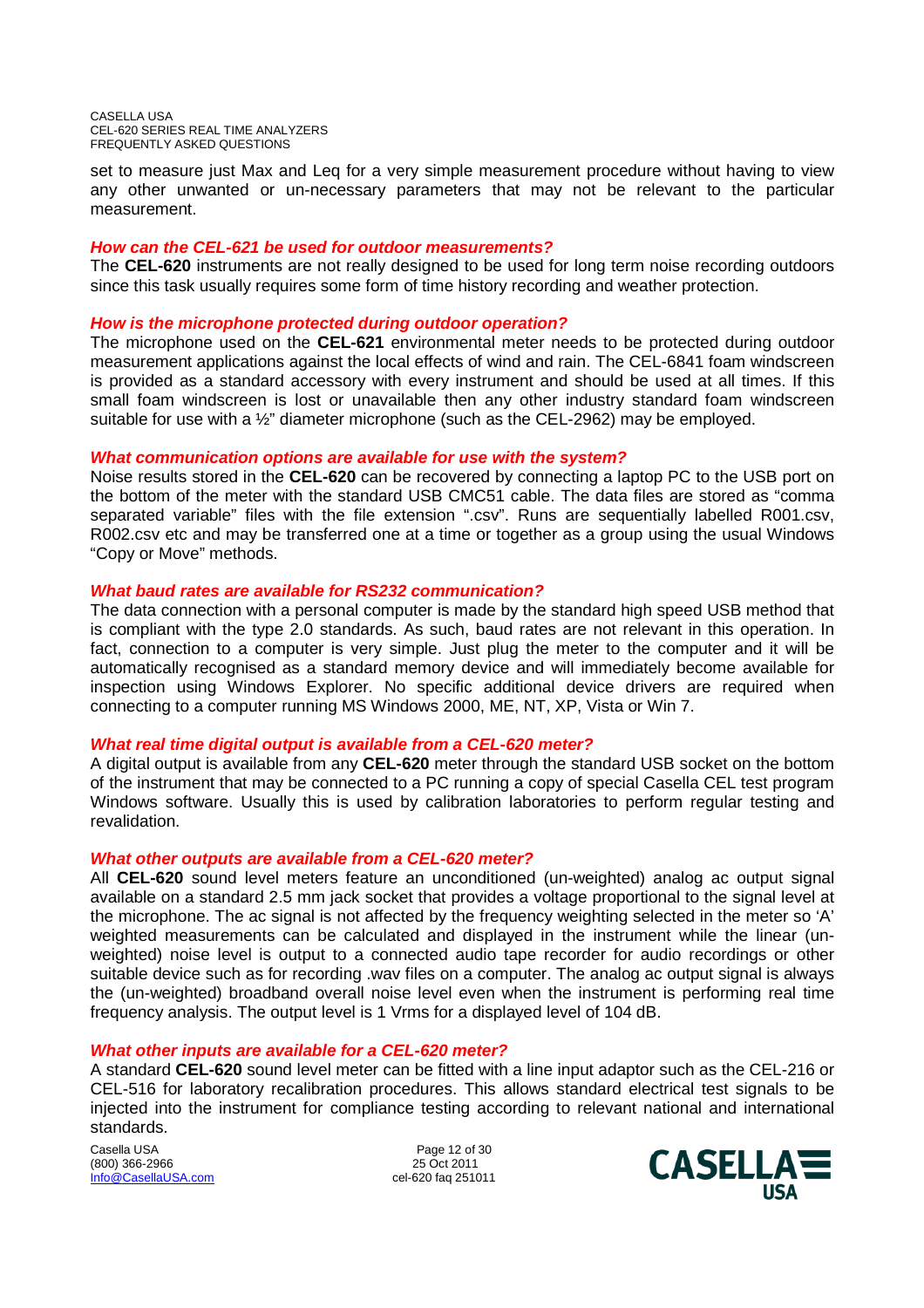# *Is a log dc output available on a CEL-620 or CEL-621 meter?*

A log dc signal output is not available as standard on a **CEL-620** meter but is available as an option. Contact Casella USA for details of this option.

Casella USA 2009 25 Oct 2011<br>
25 Oct 2011 (800) 366-2966 2966 2011<br>
<u>Info@CasellaUSA.com</u> 25 Oct 2011 25 Oct 2011 Info@CasellaUSA.com

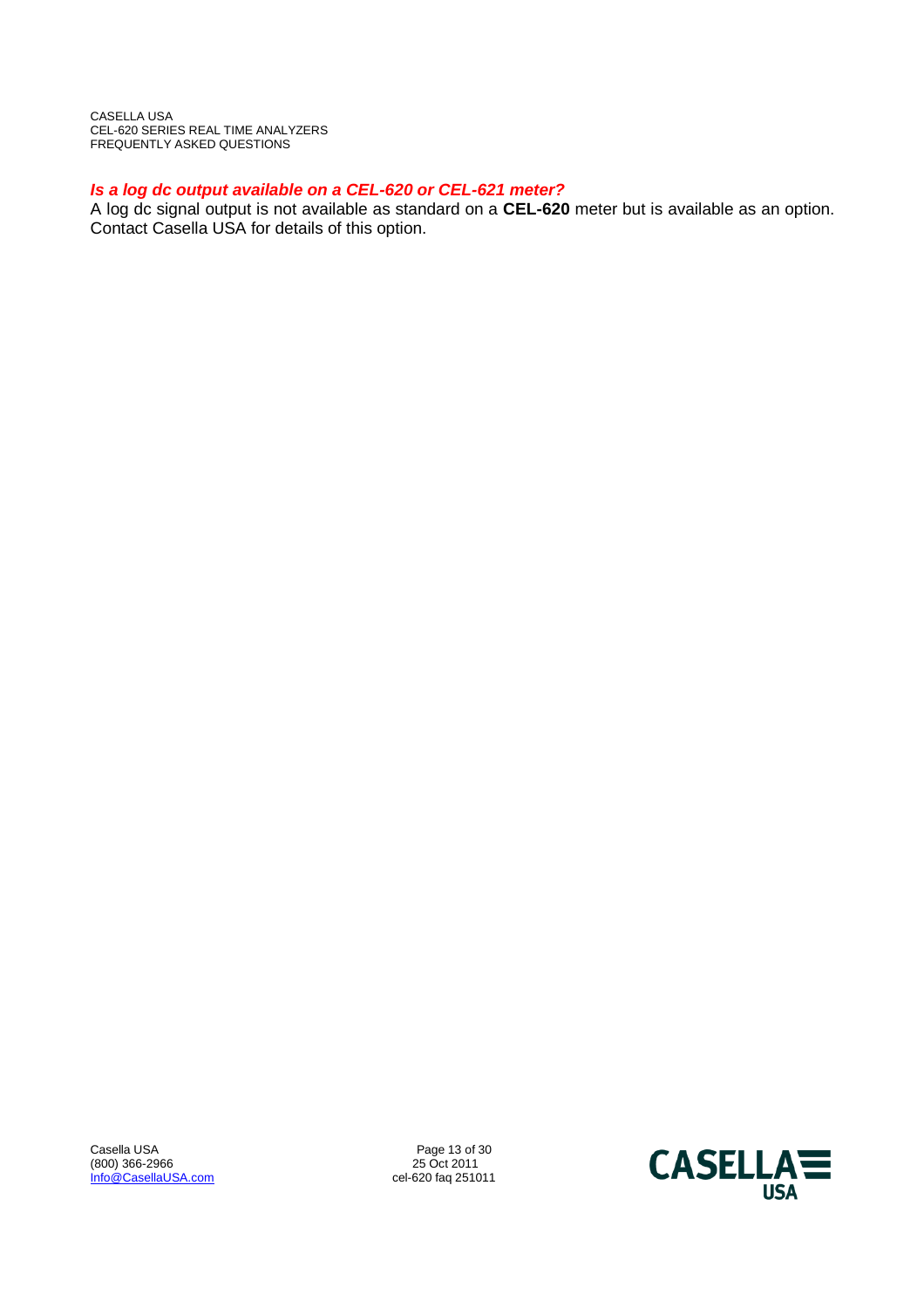# **FAQ's: INSTRUMENT FUNCTION**

# **INSTRUMENT SETUP**

# *What type of microphone is fitted to a CEL-620 type 1 meter?*

Precision versions of all the **CEL-620** models are fitted with a CEL-251 half-inch diameter pre polarized electret condenser microphone. This device does not require a 200 Vdc polarization voltage to energize the microphone and this leads to a more reliable meter when used in humid or moist environments.

# *Can other types of microphones be used with a CEL-620 meter?*

Any other pre polarized electret condenser microphones of 50 mV/Pa nominal sensitivity can be used with a **CEL-620** meter but not the traditional air condenser types that require the 200 Vdc bias voltage supply since this is not present in the body of the meter. The type 2 variants of the **CEL-620** sound level meters are provided with a CEL-252 half-inch diameter pre polarized electret condenser microphone. This device also does not require a 200 Vdc polarization voltage to energize the microphone and this leads to a more reliable meter when used in humid or moist environments.

# *Does the microphone capsule have to be switched to change between IEC and ANSI type measurements?*

No, it is not necessary to switch microphone capsules as with some older sound level meter designs. The **CEL-620** and **CEL-621** meters have a software selection in the instrument SETUP menu option that enables the different correction factors of the IEC and ANSI specifications for the frequency response of the meter to signals at different angles. The supplied microphone capsule is designed to fulfil the requirements of the IEC standard with a free field response. A switchable frequency correction circuit in the meter changes the response to match the random incidence tolerances required by many ANSI standards or when the meter is used in enclosed spaces in a reverberant sound field.

# *How are non-acoustic signals input into a CEL-620 meter?*

A suitable line input adaptor such as the CEL-216 screwed to the thread of the preamplifier of the instrument provides a means of connecting the **CEL-620** or **CEL-621** to the output of a suitable signal source. This allows the meter to be subjected to electrical audio range test signals from an acoustics calibration laboratory to provide compliance testing against relevant standards.

# *How many SETUPs can be stored in a CEL-620 or 621?*

Every **CEL-620** has 4 default SETUPs that are pre-configured at the factory with the correct settings to satisfy the major industrial hygiene measurement methodologies. In addition each instrument can store 2 extra user-configured SETUPs in memory. The factory default SETUP can be changed for a measurement but the changes will not be stored when the meter is switched off. The SETUPs are starting configurations that are available for selection to begin a new run without having to change the meter each time. The SETUPS provide for the display of up to maximum of 9 parameters to be displayed on screen during a measurement. However, every combination of frequency weighting, time weighting and amplitude weighting is stored in all runs in every **CEL-620** model. This means that every run will contain every result combination that the **CEL-620 or CEL-621** is capable of measuring without having to worry about getting it right before the run begins. Inspection of the downloaded run data file after a run has finished will always provide the appropriate measurement parameter.

Casella USA **Page 14 of 30** (800) 366-2966 25 Oct 2011 Info@CasellaUSA.com cel-620 faq 251011

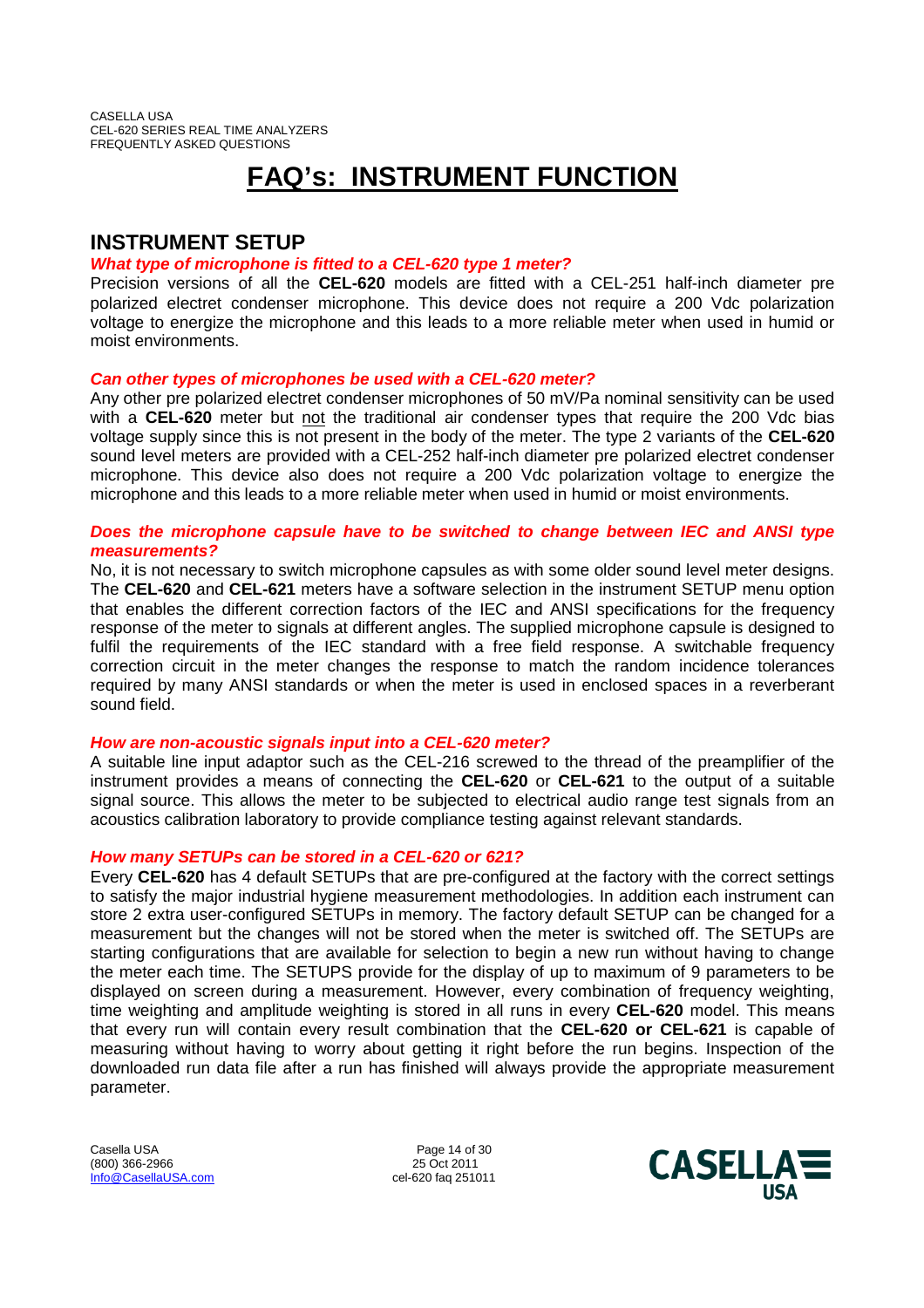## *Do I have to select the SETUP each time before a run?*

Once a SETUP has been chosen by the user, it will become the default configuration for the **CEL-620** and will be remembered the next time the instrument is switched on. It is only necessary to switch on, perform the acoustic calibration as normal and then press the start run key to begin making valid measurements. The last used SETUP is displayed on screen during the start-up routine.

## *When does a run actually start in a CEL-620 or 621?*

A run will begin immediately after the start key is pressed in a **CEL-620** meter.

### *How many delayed start and stop timers are available in the CEL-620?*

There are no delayed start and stop timers in the **CEL-620** meters. All measurements are begun and ended manually (except when using the duration timer) by the user from the keypad.

*Is it possible to select the delay start and stop timers from the keypad of the CEL-621?* No, this is not possible at this time.

## *Is it possible to turn off a set of delay timer pairs in the CEL-621?*

No, this is not possible at this time.

## *How many repeats can be selected in a CEL-621?*

None, this is not possible at this time.

### *Can individual runs be deleted from the instrument?*

Individual runs can be deleted from the memory of a **CEL-620** meter using the keypad. Use the MEMORY RECALL MENU to inspect and/or DELETE a single (or all) runs from the memory. Runs are displayed in a directory sorted by date and time and can be selected using the down and up arrow keys and then the SELECT key. A message is displayed asking the user to confirm the deletion of the selected run (or runs) and they are then permanently deleted when the confirm key is pressed again.

## *How many Threshold levels can be set in the CEL-620 and 621?*

A single threshold level can be set in the **CEL-620 or CEL-621** instruments at any integer dB value from 70 to 90 dB or Off. If this option is selected then the threshold level can be used in order to exclude all the noise measured by the instrument for the time average or TWA result that is below the selected cut-off level. Change or enable the threshold level setting (for broadband measurements only) by selecting the SETUP option and pressing the Enter key. Selection of the threshold level can be made in 1 dB increment steps to suit the measurement purpose required by the relevant legislation. This function is usually required in US workplace noise legislation.

## *What Criterion level can be set in the CEL-620 and 621?*

A Criterion level cannot be selected in any **CEL-620** meter. The setting of a criterion level is only necessary for the measurement of the percentage noise dose and since the **CEL-620** meters do not perform this measurement, it is not available in the SETUP menus. Every noise Dose% measurement must have a criterion level and criterion time set to reference the percentage dose values to for the allowable 100% daily exposure value. A **CEL-620** meter measures the decibel equivalent of the percentage dose value, which is the Time Average (Leq, LDOD or Lavg) level.

Casella USA **Page 15 of 30** (800) 366-2966 25 Oct 2011 Info@CasellaUSA.com cel-620 faq 251011

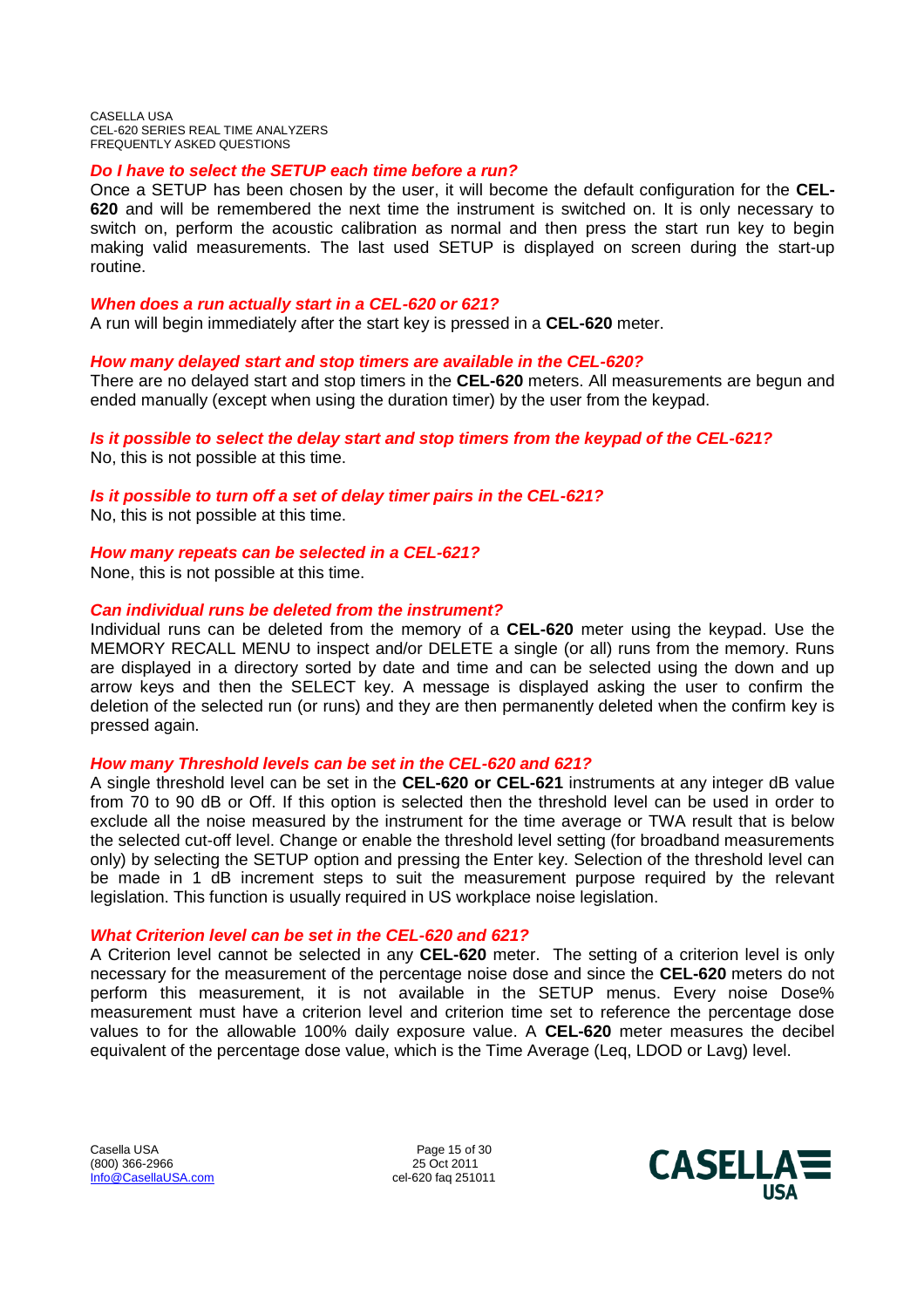# **MEASUREMENT RANGES**

# *What measurement ranges do the CEL-620 and 621 cover?*

All **CEL-620** meters are equipped with a single measurement range covering an ultra wide 120 dB span. This covers the complete normal overall audio range from 20 to 140 dB in 1 single setting.

# *What is the broadband noise floor in the CEL-620 models?*

The inherent electrical noise level in the **CEL-620** meter is approximately less than 25 dB (A) for type 1 meters and less than 30 dB (A) for type 2 meters. This limits the lowest level readings that can accurately be measured to about 10 dB more than the noise floor for type 1 versions. Any readings lower than these limits should be treated with caution, as they will be affected by the electrical noise in the instrument's circuitry and may not be within the type tolerances allowed by the standards.

# *What are the noise floor limits when using filters?*

Octave band noise floor limits are as follows.

| Center<br>Frequency<br>(Hz) | 16   | 21<br>ັບເ | 63   | 125  | 250 | 500 | 1k  | 2k | 4k   | 8k   | 16k  |
|-----------------------------|------|-----------|------|------|-----|-----|-----|----|------|------|------|
| Noise floor<br>(dB)         | 15.3 | 13.9      | 12.2 | 12.2 | 9.2 | 6.3 | 5.7 |    | 10.9 | 14.0 | 15.0 |

The noise floor limits in the table above were established by substituting a CEL-516 Dummy Microphone for the standard CEL-251 precision microphone capsule fitted to a type 1 **CEL-620.B** meter. This unit has a similar capacitance (18pF) to the normal microphone and allows the residual electrical noise level, expressed as the Leq, to be measured in each measured octave band. Valid acoustic measurements are normally available with an octave band sound level meter from a level 10 dB above the noise floor for less than 0.4 dB error in the displayed result.

| Center<br>Frequency<br>(Hz) | 12.5 | 16   | 20   | 25   | 31   | 40   | 50   | 63   | 80             | 100  | 125  |
|-----------------------------|------|------|------|------|------|------|------|------|----------------|------|------|
| Noise floor<br>(dB)         | 24.0 | 24.3 | 24.6 | 24.2 | 23.5 | 22.9 | 22.2 | 21.8 | 21.0           | 20.2 | 19.8 |
| Center<br>Frequency<br>(Hz) | 160  | 200  | 250  | 315  | 400  | 500  | 630  | 800  | 1 <sub>k</sub> | 1k25 | 1k6  |
| Noise floor<br>(dB)         | 19.1 | 18.4 | 18.3 | 18.0 | 17.5 | 17.5 | 17.4 | 17.2 | 17.5           | 17.7 | 17.8 |
| Center<br>Frequency<br>(Hz) | 2k   | 2k5  | 3k15 | 4k   | 5k   | 6k3  | 8k   | 10k  | 12k5           | 16k  | 20k  |
| Noise floor<br>(dB)         | 18.4 | 18.9 | 19.3 | 20.2 | 21.1 | 22.0 | 23.3 | 24.4 | 25.4           | 26.8 | 27.7 |

Third octave band noise floor limits are as follows:

The noise floor limits in the table above were established by substituting a CEL-516 Dummy Microphone for the standard CEL-251 precision microphone capsule fitted to a type 1 **CEL-620.C** meter. This unit has a similar capacitance (18pF) to the normal microphone and allows the residual electrical noise level, expressed as the Leq, to be measured in each third octave band. Valid acoustic measurements are normally available with a third octave band sound level meter from a level 10 dB above the noise floor for less than 0.4 dB error in the displayed result.

Casella USA **Page 16 of 30** (800) 366-2966 25 Oct 2011 Info@CasellaUSA.com cel-620 faq 251011

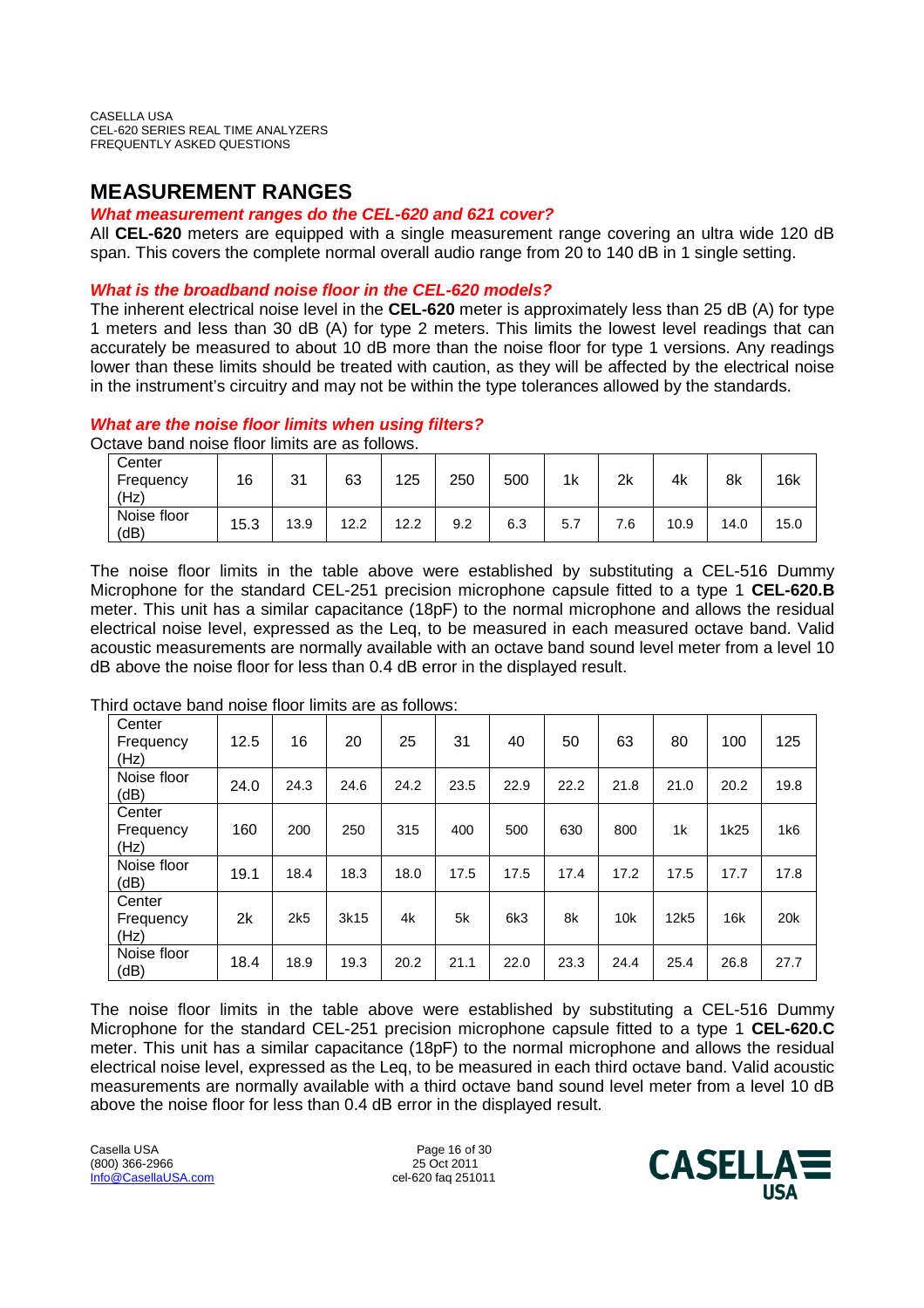# *How many measurements can be made with the CEL-620 or 621?*

Currently, every **CEL-620** meter can store the overall results from up to 100 separate measurements in a large memory of 2 Gbytes. The firmware uses a reserved area of this memory to save all the overall results from the 100 runs. Some of the memory is not used for data storage but is reserved for housekeeping functions.

## *What is the range for peak measurements?*

The peak detector in the **CEL-620** and **621** instruments covers the whole measurement range with the overload point approximately 3 dB above the rms. level at the top of the range. This gives a normal top limit of 143 dB for accurate peak results.

Casella USA Page 17 of 30<br>
(800) 366-2966 25 Oct 2011 (800) 366-2966 25 Oct 2011<br>
<u>Info@CasellaUSA.com</u> 25 Oct 2011 25 Oct 2011 Info@CasellaUSA.com

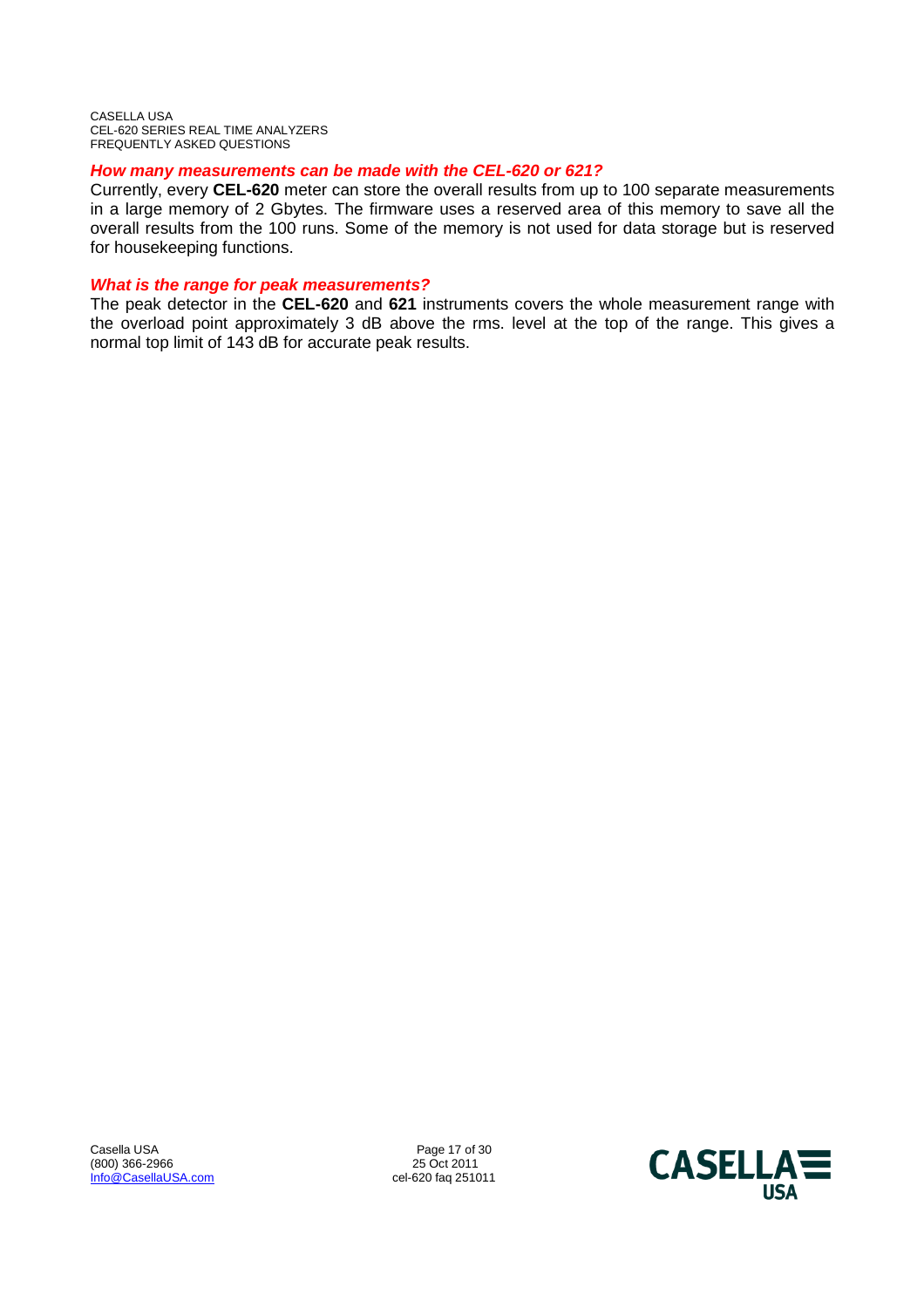# **MEASURED PARAMETERS**

# *What results can be measured for the whole run?*

#### Displayed Function **Sound level meter response Function name (dB) Format Displayed screen example Frequency weighting (w) Time response (t) Notes** Z | C | A | S | F | I | Instantaneous sound level  $\begin{array}{|c|c|c|c|c|c|}\hline \end{array}$  L(wt)  $\begin{array}{|c|c|c|c|c|}\hline \end{array}$  LAF  $\begin{array}{|c|c|c|c|}\hline \end{array}$   $\begin{array}{|c|c|c|c|}\hline \end{array}$   $\begin{array}{|c|c|c|c|}\hline \end{array}$   $\begin{array}{|c|c|c|c|}\hline \end{array}$ Measures single w and t weightings Maximum level L(wt)mx LZSmax <sup>√</sup> <sup>√</sup> <sup>√</sup> <sup>√</sup> <sup>√</sup> <sup>√</sup> Lmx adopts frequency weighting as selected for sound level Minimum level L(wt)mn LZSmin <sup>√</sup> <sup>√</sup> <sup>√</sup> <sup>√</sup> <sup>√</sup> <sup>√</sup> Lmn adopts frequency weighting as selected for sound level Time average level LwEQ | LAEQ | √ | √ | √ | NA | NA | NA Sound level value changes to LEQ during a measurement run. Simultaneous C and A. Peak level  $L(w)$ Pk  $|LCPEAK | \quad \sqrt{\quad} | \quad \sqrt{\quad} |$  NA  $| NA$  NA  $| NA$ A pk available only on USER **SETUPs** Impulse |<sup>|||||</sup>puise<br>|average level | L(w)IEQ | LAIEQ | NA | NA | NA | NA | NA | NA | NA Impulsive LEQ ACGIH |average level |LAEQT80| LAEQT80 │ NA │ NA │ √ │ NA │ NA │ NA LAEQ with threshold and Q=3 exchange rate **Sound** exposure level L(w)E | LAE | NA | NA | √ | NA | NA | NA **Taktmaximal**  $\begin{array}{c|c|c|c|c|c|c|c} \hline \text{LTM3} & \text{LTM3} & \text{NA} & \text{NA} & \sqrt{ } & \text{NA} & \sqrt{ } & \text{NA} \end{array}$ **Taktmaximal**  $\begin{array}{c|c|c|c|c|c|c|c} \hline \text{LTM5} & \text{LTM5} & \text{NA} & \text{NA} & \sqrt{3} & \text{NA} & \sqrt{3} & \text{NA} \end{array}$ **Statistical** Statistical<br>parameters \* LN% LN90% | √ | √ | √ | √ | √ | √ 4 fixed plus 1 user selectable **OSHA** average level  $\lfloor$  L(w)AVG  $\rfloor$  LAVG  $\rfloor$  NA  $\rfloor$  NA  $\rfloor$   $\preccurlyeq$   $\lnot$   $\preccurlyeq$   $\lnot$  NA  $\lnot$  NA LAVG based on selected threshold, Q=5 or 4 and Slow response HML LC-LA LC-LA NA √ √ NA NA NA LEQ only, LAVG not required

The following parameters will be measured in a **CEL-620.A** meter.

Note – NA means not available. \* - only available in CEL-621 models in broadband mode

Casella USA Page 18 of 30 (800) 366-2966 Info@CasellaUSA.com cel-620 faq 251011

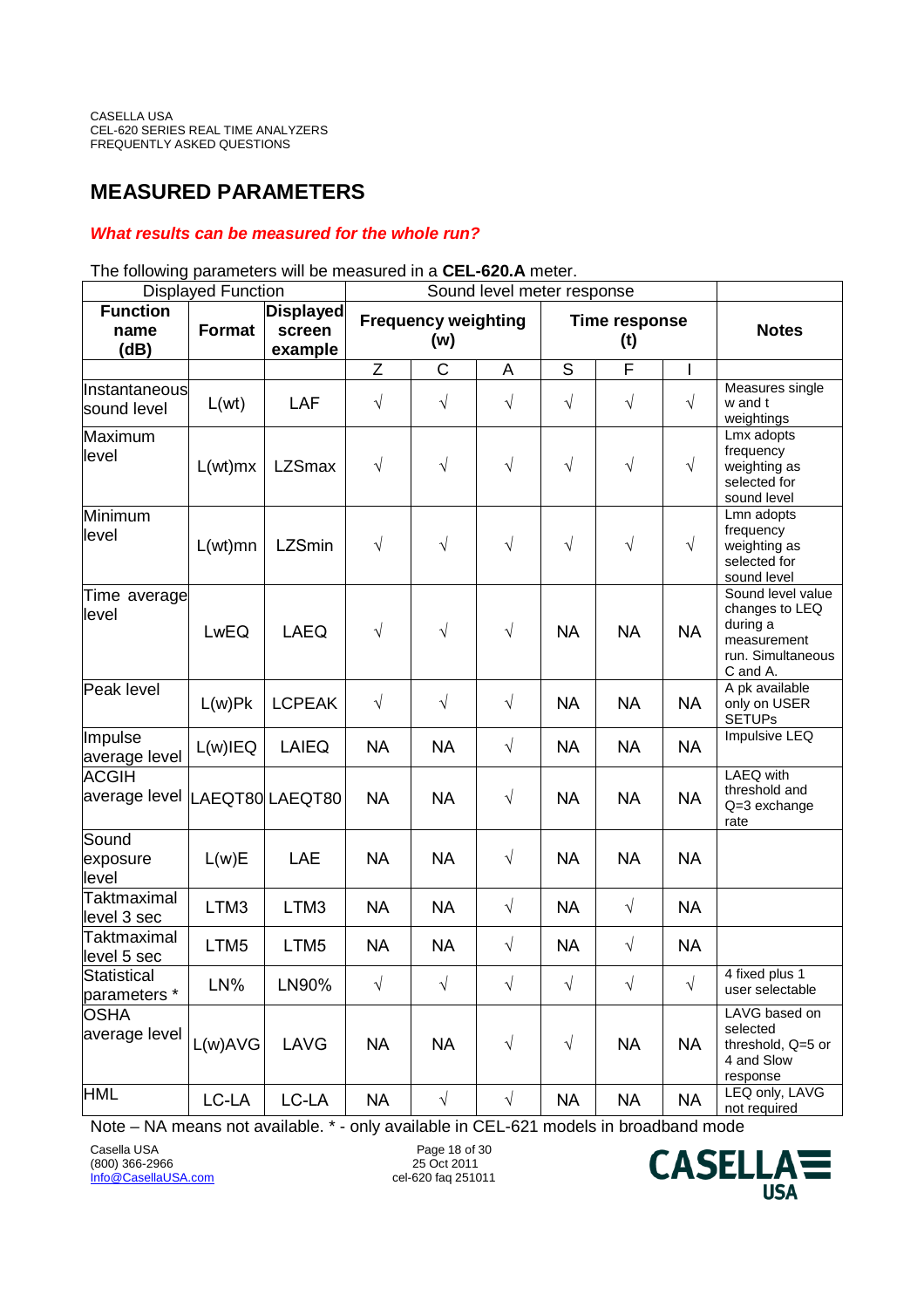The following data will be stored for the whole measurement run in a **CEL-620.B/C or CEL-621.B/C** meter.

| <b>Displayed Function</b>       |               |                                       |                                   |                    |               |                      |           |           |                              |
|---------------------------------|---------------|---------------------------------------|-----------------------------------|--------------------|---------------|----------------------|-----------|-----------|------------------------------|
| <b>Function</b><br>name<br>(dB) | <b>Format</b> | <b>Displayed</b><br>screen<br>example | <b>Frequency weighting</b><br>(w) |                    |               | Time response<br>(t) |           |           | <b>Notes</b>                 |
|                                 |               |                                       |                                   | С                  | A             | S                    | F         |           |                              |
| Instantaneous<br>sound level    | L(wt)         | LAF                                   | $\mathbf{v}$                      | $\mathbf{\hat{v}}$ | $\mathcal{N}$ | V                    | V         | NA        |                              |
| Maximum<br>level                | L(wt)mx       | <b>LZSmax</b>                         |                                   | V                  | $\mathbf{v}$  | V                    | V         | <b>NA</b> | Only Z weighting<br>is saved |
| Time average<br>level           | LwEQ          | LAEQ                                  |                                   | $\mathbf{v}$       | $\mathcal{N}$ | NA                   | <b>NA</b> | <b>NA</b> | Only Z weighting<br>is saved |

Note – NA means not available.

# *What if not all of these parameters are required for a particular measurement?*

In a **CEL-620** in broadband mode the user can select or de-select any of the potential parameters to make the display of the instruments as comprehensive or as simple as the specific task requires. A full survey may require many parameters, but for a very simple survey, only one or two noise functions may be needed. The rest can be disabled from the run by the operator simply using the keypad. At least one parameter must be selected for a run and if not specifically selected by the user then the Leq will be chosen by default. Even if the function is not selected for display on the LCD it will still be saved in the memory and downloaded to dB36 or Casella Insight software packages as part of the complete data set.

# *What is the % resolution of the statistical parameters stored in a CEL-621?*

These parameters are calculated to 0.1% during a measurement run.

# *What is the amplitude resolution of the histogram of noise samples in a CEL-621?*

These parameters are calculated to a resolution of 1 dB class widths during a measurement run.

# *What additional results can be stored by the CEL-621 compared to the CEL-620?*

In broadband mode the **CEL-621** additionally stores five statistical parameters (LN% percentile values) that are calculated with one of the available frequency and time weightings. These include 4 fixed values set at LN10%, LN50%, LN90% and LN95% plus a user selectable value that can be selected from LN1% to LN99% for specific measurement purposes. If the **CEL-621** is an octave or third octave band model (**CEL-621.B or C**) then the statistical parameters are only stored for the broadband levels and not in the narrow frequency bands.

# *What additional results can be stored for the time history profiles in the CEL-621?*

No time history information is measured or stored in the current versions of the **CEL-620** series meters.

# *What rms frequency weightings are available in the CEL-620 and 621?*

Three simultaneous broadband frequency weightings are provided in a **CEL-620** for the measurement and potential display of the rms noise levels – the 'A' and 'C' weightings according to the international standards defined in IEC-651 and ANSI S1.4 plus the new Z weighting as specified in IEC-61672. Tolerances for these weightings are as specified in the class 1 category of these documents.

Casella USA Page 19 of 30  $(800)$  366-2966 Info@CasellaUSA.com cel-620 faq 251011

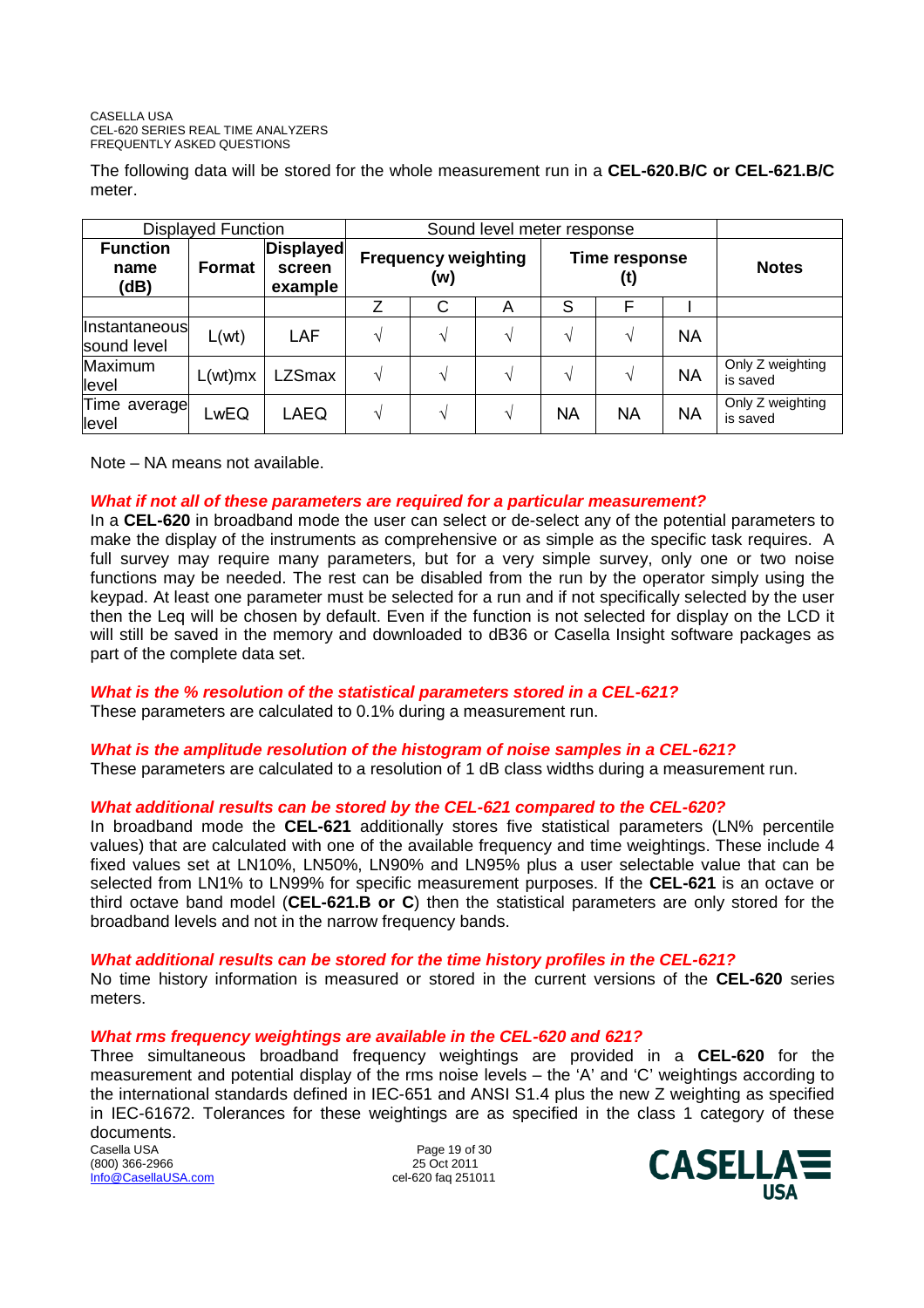# *What is the new Z rms frequency weighting available in the CEL-620 and 621?*

The new Z (or zero) weighting is designed to provide a specific frequency response for un-weighted measurements that were originally known as "Lin" or "All pass". Instruments from different manufacturers had many variations of their own version of an un-weighted frequency response. This could lead to inconsistencies when comparing data obtained from different meters from different manufacturers. The purpose of the new 'Z' weighting is to establish a known response in the newer sound level meters to allow valid comparisons to be made when broadband measurements are not made with the more usual 'A' or 'C' frequency weightings. The actual tolerances of the new 'Z' frequency weighting are shown in IEC 61672-Part 1 published in 2002.

# *What frequency weightings are available for peak measurements in the CEL-620 and 621?*

Three broadband frequency weightings are provided in a **CEL-620** for the measurement of the peak noise levels namely the 'Z', 'C' and 'A' weightings according to the international standards defined in IEC-651 and ANSI S1.4.

# *What time weightings are available in the CEL-620 and 621?*

Both **CEL-620** instruments are equipped with the Slow, Fast and Impulse time weightings to suit all normal noise measurement requirements for general-purpose noise, environmental noise and personal noise at work measurements. All three of the time weightings are calculated simultaneously in all models.

# *What exchange rates or Q values are available in the CEL-620 and 621?*

The exchange rate Q=3 is always available in the **CEL-620 & CEL-621** meters and it is also possible to select the values 4 and 5 depending on the requirements of the relevant standards. These are provided for the collection of noise results to satisfy the US Noise at Work regulations as specified in the OSHA, MSHA, ACGIH or DoD relevant workplace noise documents.

## *How can the calculation of LEP,d be made for non-standard working days?*

The **CEL-620** meters do not measure the LEP,d directly so this value would need to be calculated after a measurement has finished from the Leq.

# *How can the calculation of TWA be made for non-standard working days?*

The **CEL-620** meters do not measure the TWA directly so this value would need to be calculated after a measurement has finished from the Lavg.

# *What is the difference between LEP,d and LEP,v?*

LEP,d calculations assume that the total run contains all of the noise exposure that a worker will receive during his shift. This information is then normalised to the standard 8-hour daily dose and expressed as a decibel value. Therefore, if the meter is used for less than the whole working day it will not have enough time to collect all of the noise energy that is going to occur and the LEP,d will be lower than the true value.

On the other hand, by knowing the expected working duration of an operator prior to a run the sound level meter can measure the noise exposure for a shorter representative period. This can be only a few minutes in some circumstances where the noise levels are relatively steady. The calculation will then expand that short measured noise to the full working time and then normalise that value to the standard 8-hour daily dose expressed in decibels. In this case a shorter run than a full workday will always produce the right LEP,d as long as the short measurement is completely representative of the normal working day.

Casella USA **Page 20 of 30** (800) 366-2966 25 Oct 2011 Info@CasellaUSA.com cel-620 faq 251011

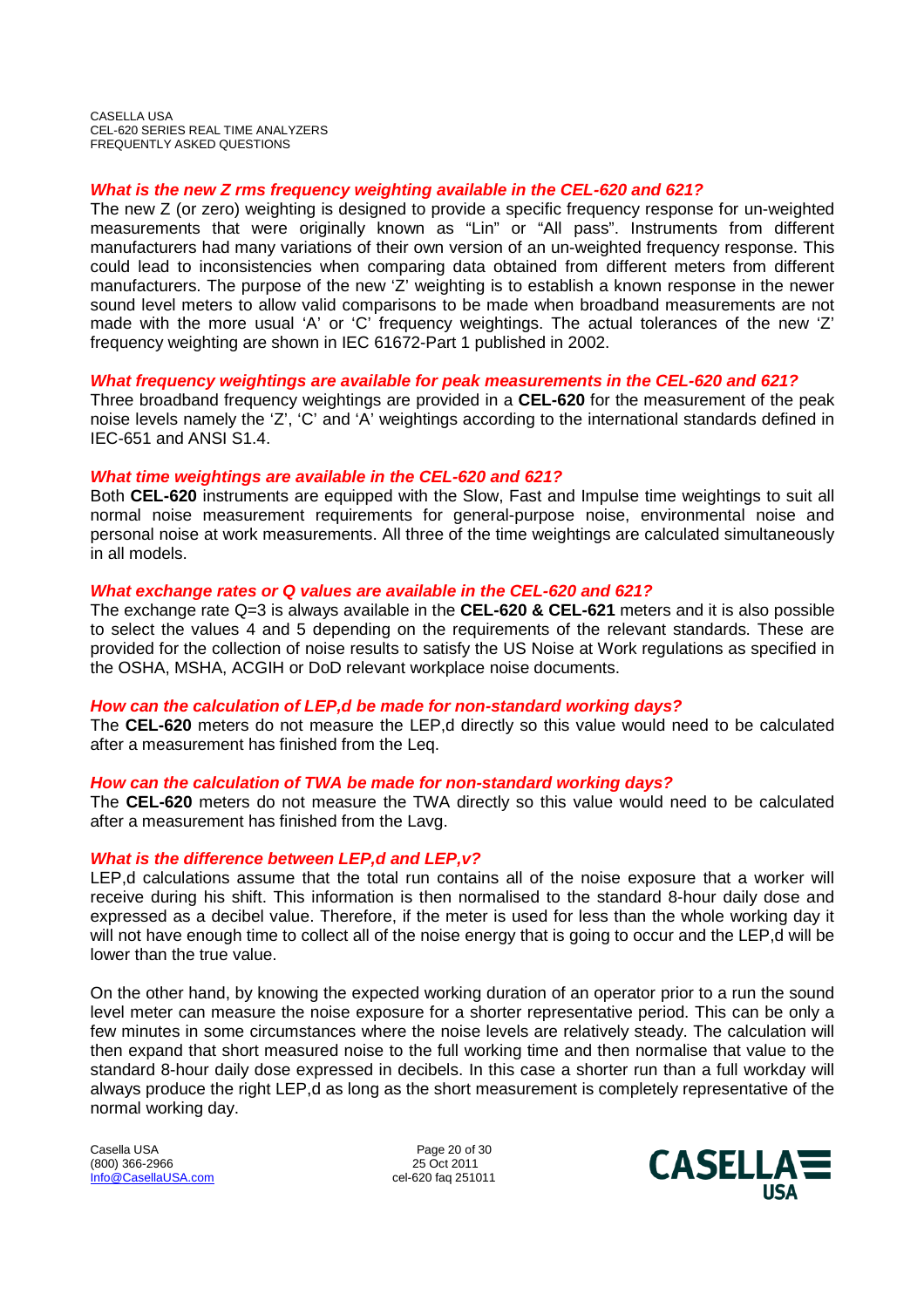# *What is the difference between TWA and TWAv?*

TWA calculations assume that the total run contains all of the noise exposure that a worker will receive during his shift. This information is then normalised to the standard 8-hour daily dose and expressed as a decibel value. Therefore, if the meter is used for less than the whole working day it will not have enough time to collect all of the noise energy that is going to occur and the TWA will be lower than the true value.

On the other hand, by knowing the expected working duration of an operator prior to a run the sound level meter can measure the noise exposure for a shorter representative period. This can be only a few minutes in some circumstances where the noise levels are relatively steady. The calculation will then expand that short measured noise to the full working time and then normalise that value to the standard 8-hour daily dose expressed in decibels. In this case a shorter run than a full workday will always produce the right TWA as long as the short measurement is completely representative of the normal working day.

# *What results may be can be stored in frequency analysis mode in a CEL-620 or CEL-621?*

Since there is no frequency analysis mode available in either the **CEL-620.A** nor the **CEL-621.A** models there will be no results available. The results that can be stored in a **CEL-621.B or C** model depend upon the SETUP measurement mode selected by the user. The user selected analysis mode offered includes a real time frequency mode where all the filter bands are measured simultaneously and a complete spectrum of the source noise is established in every band at the same time. This ensures that no impulses are missed as in a single swept filter measurement. This is called Real Time frequency analysis and enables measurements to be made quickly and accurately under all circumstances. The broadband 'Z', 'C' and 'A' weighted noise levels are also measured along with the octave (or third octave) bands according to the selection of the user to give a complete understanding of the variations in the noise source during the measurement. Either whole octaves or third octaves can be measured by the **CEL-620** models but not at the same time. The user must choose which form of analysis to perform prior to the start of a measurement. If third octave band data is stored during a measurement then the whole octave results can always be calculated afterwards by combining the 3 relevant bands together using simple logarithmic addition.

Casella USA 2008 21 of 30 and 21 of 30 and 21 of 30 and 25 Oct 2011  $(800)$  366-2966 Info@CasellaUSA.com cel-620 faq 251011

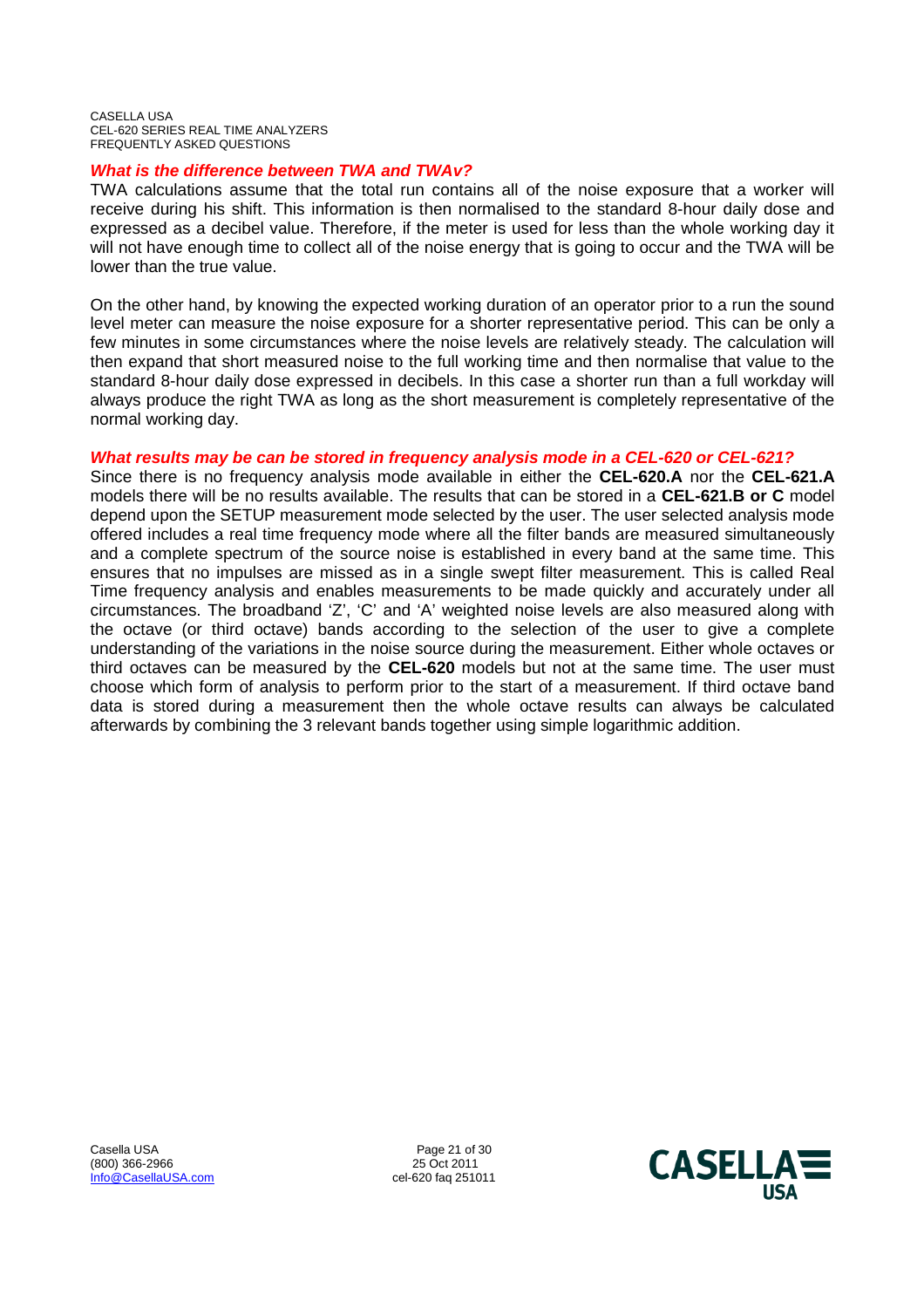# **TIMERS & RUN LENGTH**

# *Is the run timer function available in the CEL-620?*

All runs in a **CEL-620** must be started and stopped by the user from the keypad. Runs in a **CEL-620** must be started by the user but can be stopped at the end of any set run duration period automatically after the end of the fixed interval previously set in the meter's SETUP menu.

# *Does the timer function operate in the CEL-620.B or C in octave band modes?*

Yes. The **CEL-620.B or C** model can use the duration timer function to control the collection of data in broadband and octave (or third octave) band modes.

*What time intervals are available for measuring regular periods in the CEL-620?* None. This feature is not available in the current versions of the **CEL-620** meters.

*What time intervals are available for measuring the profiles in the CEL-620?* None. This feature is not available in the current versions of the **CEL-620** meters.

# *What fixed durations are available for the overall run time in the CEL-620 and 621?*

The fixed duration time for a run is available in both the **CEL-620 and CEL-621** models. Once a run is started, it will finish automatically at the end of the selected fixed run time duration and save the overall results. Fixed durations can be selected from 1 min to 23 hour 59 min in 1 min intervals.

# *Can the Synchronise Timer function be selected from the keypad?*

No. This feature is not available in the current versions of the **CEL-620** meters. A run in a **CEL-620** will begin as soon as the start run button is pressed on the keypad and will be annotated to the nearest second for later identification in the memory listing.

# *What is the shortest run duration that can be stored in the CEL-620 and 621?*

The shortest run length that can be stored is 1 second in the **CEL-620** models.

# *What is the longest run duration that can be stored in the CEL-620 and 621?*

The longest run that can be stored and correctly annotated in a **CEL-620** is 24 hours and 00 minutes in 1 minute increments if using the duration timer or to the nearest second if recording manually from the keypad.

# *Can a run be paused to remove unwanted noise levels?*

A run can be paused in all **CEL-620** models to allow for any unwanted noises that might be occurring during the middle of a specific noise survey to be excluded from the overall results. Press the pause button to begin the pause condition and press it again to release the pause and continue with the collection of noise into the memory. The Pause feature may be used as often as required. Any noise levels measured while the pause function is active will not affect the results for any of the calculated cumulative values of max, min, average etc. since the duration clock is also paused during this time. The Pause control works in both broadband and octave (or third octave) band analysis modes of operation.

Casella USA Page 22 of 30<br>
(800) 366-2966 25 Oct 2011  $(800)$  366-2966 Info@CasellaUSA.com cel-620 faq 251011

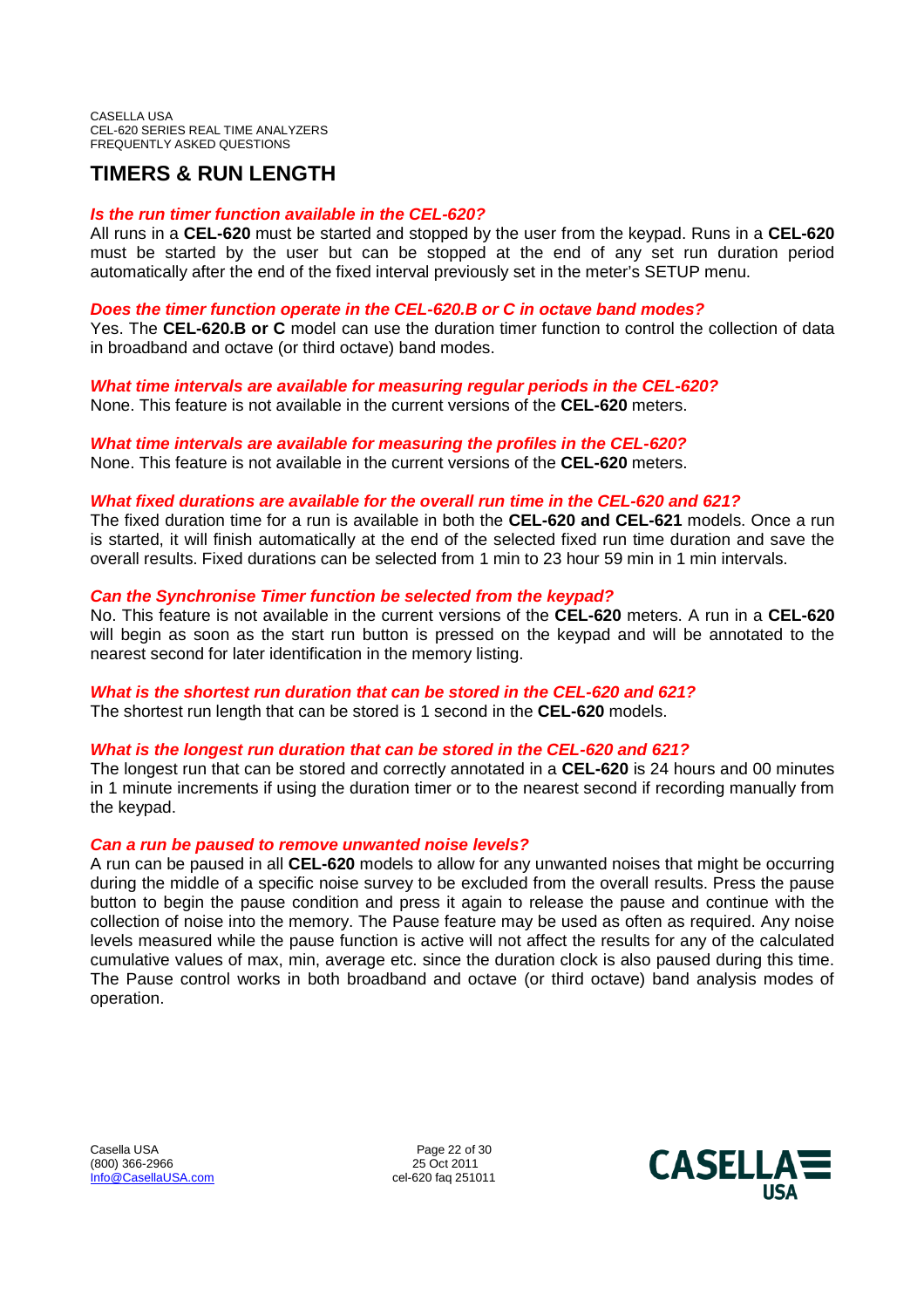# **FAQ's: ACCURACY & RESULTS**

# *What standards apply to these instruments?*

There are numerous national and international standards around the world that are used to define and specify the performance of sound level meters. The new **CEL-620** instruments satisfy the new International sound level meter standard, IEC 61672 published in 2002. Prior to this standard the acoustic and electro-acoustic requirements for sound level meters were specified within two international standards - IEC 60651 (formerly IEC 651) 'Sound level meters', published in 1994 and IEC 60804 (formerly IEC 804) 'Integrating-averaging sound level meters' published in 1985.

The two standards have now been replaced by a single standard, IEC 61672:2002; this is then subdivided into different parts to define requirements for specifications, pattern evaluation testing and also the requirements for periodic testing. The **CEL-620** instruments satisfy performance requirements of both the old and new standards.

In the USA the corresponding sound level meter standards, which apply, are ANSI S1.4 for basic sound level meters and ANSI S1.43 for integrating sound level meters.

The 'B' and 'C' variants of the **CEL-620** meters offer frequency analysis capabilities by providing whole octave or third octave band measurements. For these 'narrow band' measurements filter shapes have been designed to satisfy performance requirements defined within IEC 61260 'Electro acoustics - Octave–band and Fractional Octave band filters'.

The equivalent standard defining whole Octave and Fractional Octave filters in the USA is ANSI S1.11-1986.

# *What do these standards mean?*

The standards are used to define a wide range of acoustic and electro-acoustic test methods and performance requirements. They are intended to confirm an instrument performs and measures the noise (sound) correctly over a wide range of measurement and environmental conditions. Tests include: -

- Instrument Calibration or checking the field sensitivity of the microphone (using a sound calibrator)
- Peak C sound level response
- Directional response of sounds arriving off the main axis of the microphone
- Frequency weightings A, C, Z
- Level linearity, overload and under-range indication.
- Analogue or digital outputs
- Self-generated noise and minimum measurable levels
- Timing facilities based on the internal clock
- Time weightings F and S
- Tone burst response for short duration signals
- Radio frequency emissions and susceptibility to radio fields or static discharges
- Immunity to disturbances on power supply and AC power sources.
- Response to repeated tone bursts
- Stability in different ambient conditions: Static pressure, air temperature, and relative humidity

Casella USA 2008 23 of 30<br>
25 Oct 2011 25 Oct 2011  $(800)$  366-2966 Info@CasellaUSA.com cel-620 faq 251011

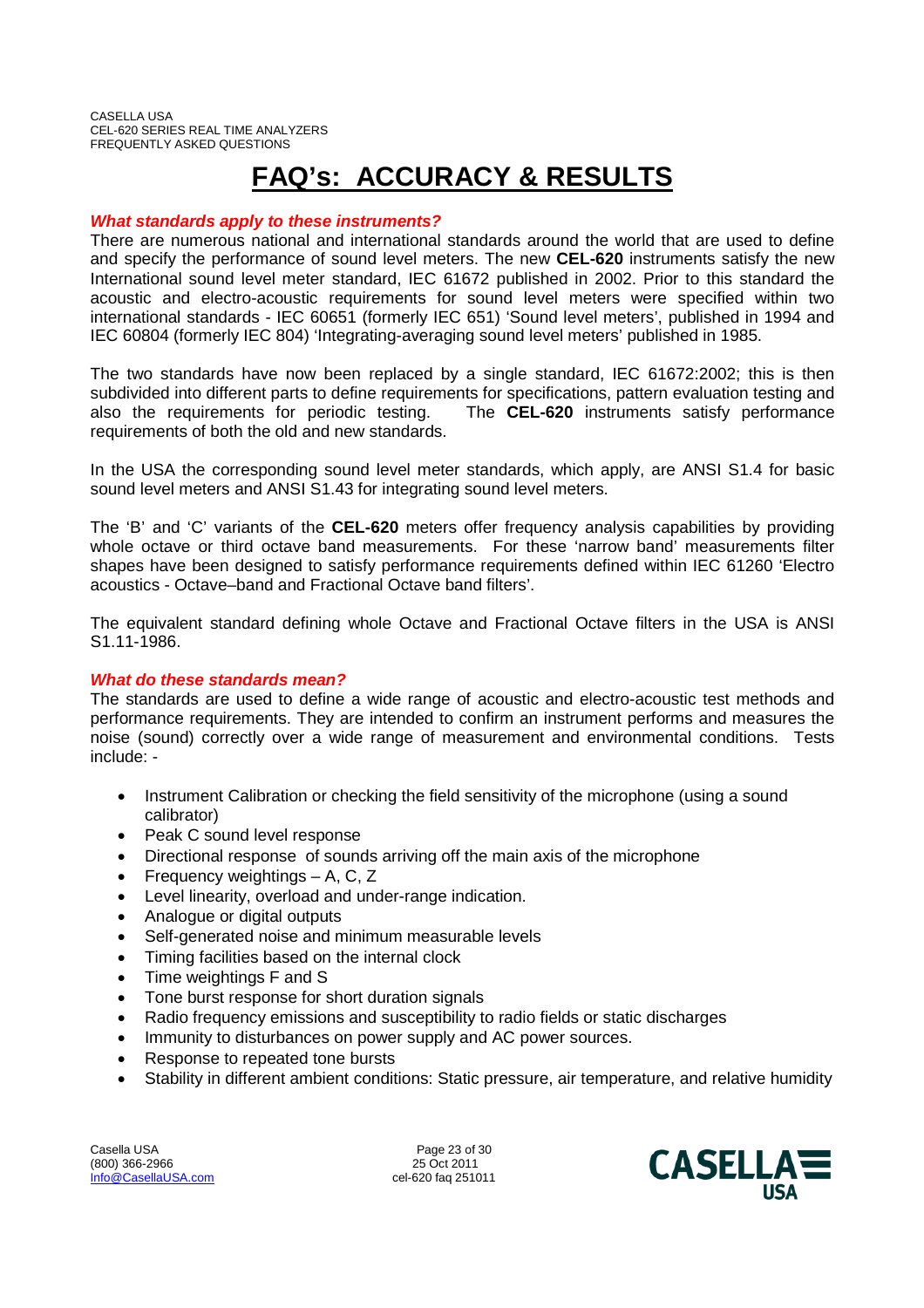# *What accuracy are the instruments designed to comply with?*

The different versions and variants of the **CEL-620** and **CEL-621** instruments comply with the relevant international standards in the type 1 (Class 1) and type 2 (Class 2) categories. These standards generally refer to the models in the type 1 range as '**Precision**' instruments with an expected accuracy of  $\pm$  0.7 dB under reference conditions. Models in the type 2 ranges are generally called '**General-purpose**' instruments with an overall expected accuracy of +/- 1.5 dB under reference conditions. In normal field measurement conditions, the type 1 accuracy instruments may be found to have  $\pm$  1.5 dB tolerances and the type 2 version  $\pm$  2.3 dB tolerances. Use of the instruments in any specific situation may produce wider tolerances than this depending on how the microphone is positioned relative to the sound field. Model numbers end in a 1 or 2 to denote their conformance to either the type or type 2 specifications respectively.

# *How is the calibration carried out in a CEL-620?*

Calibration can be carried in two ways in a **CEL-620** meter. The **CEL-620** meters allow an acoustic calibration target value to be entered in to the unit (either 114.0 or 94.0 dB +/- 1.0 dB) that will be used for all future field calibrations. This will be performed by simply placing the recommended acoustic calibrator over the microphone and then starting the autocal routine This sets the response of the meter at the current level to the known fixed level previously entered. This is the automatic calibration method. For the most accurate results the user should be aware of any small correction factors that may be necessary as a result of the local air pressure (e.g. height above sea level), temperature and humidity considerations. See the Operator Manual for the Acoustic Calibrator for more details on the correction factors associated with performing a field calibration.

In the alternative laboratory calibration method the microphone is substituted for an equivalent line input of similar electrical impedance and an electrical test signal is connected to the meter. This enables the meter to be periodically tested using laboratory grade oscillators and digital volt meters for full compliance and performance testing.

# *What results can be calculated and displayed in the broadband SLM mode?*

The parameters that can be calculated and displayed in the broadband SLM mode of both instruments is shown in an earlier table. Up to a maximum of 9 separate parameters may be selected by the user out of the total list shown.

Some parameters that can be displayed such as the Lavg will depend on the selection of the amplitude weighting (or Q factor) and the time weighting. The SLM mode uses the Run/Stop key to select or deselect the currently indicated parameter in the LCD screen. The set of up to 9 selected parameters may be saved in one of two User SETUPs in memory so that they are ready for the next time the instrument is used for making the same measurements. These 2 User SETUPs are in addition to the 4 pre-programmed SETUPs that are provided in all instruments.

## *What results are measured and saved in the octave band mode?*

In the **CEL-62X.B and CEL-62X.C** models in addition to the above list of broadband results that can be measured the meter will also measure and display the 3 broadband levels with the selected time response plus the 11 octave (or 33 third octave) bands simultaneously. The instantaneous level, the maximum level and the time average level of every band are measured with the ability to pre-weight the octave filters with the Z, C or A frequency weighting first if required.

# *How are the results of a frequency analysis shown in the memory recall screens?*

Sets of data stored from carrying out frequency analysis in a **CEL-62X.B or CEL-62X.c** are shown as a spectrum in graphical histogram format when the memory recall screens are selected. Both the maximum spectrum and the time average spectrum can be shown on the display by pressing the UP

Casella USA **Page 24 of 30** (800) 366-2966 25 Oct 2011 Info@CasellaUSA.com cel-620 faq 251011

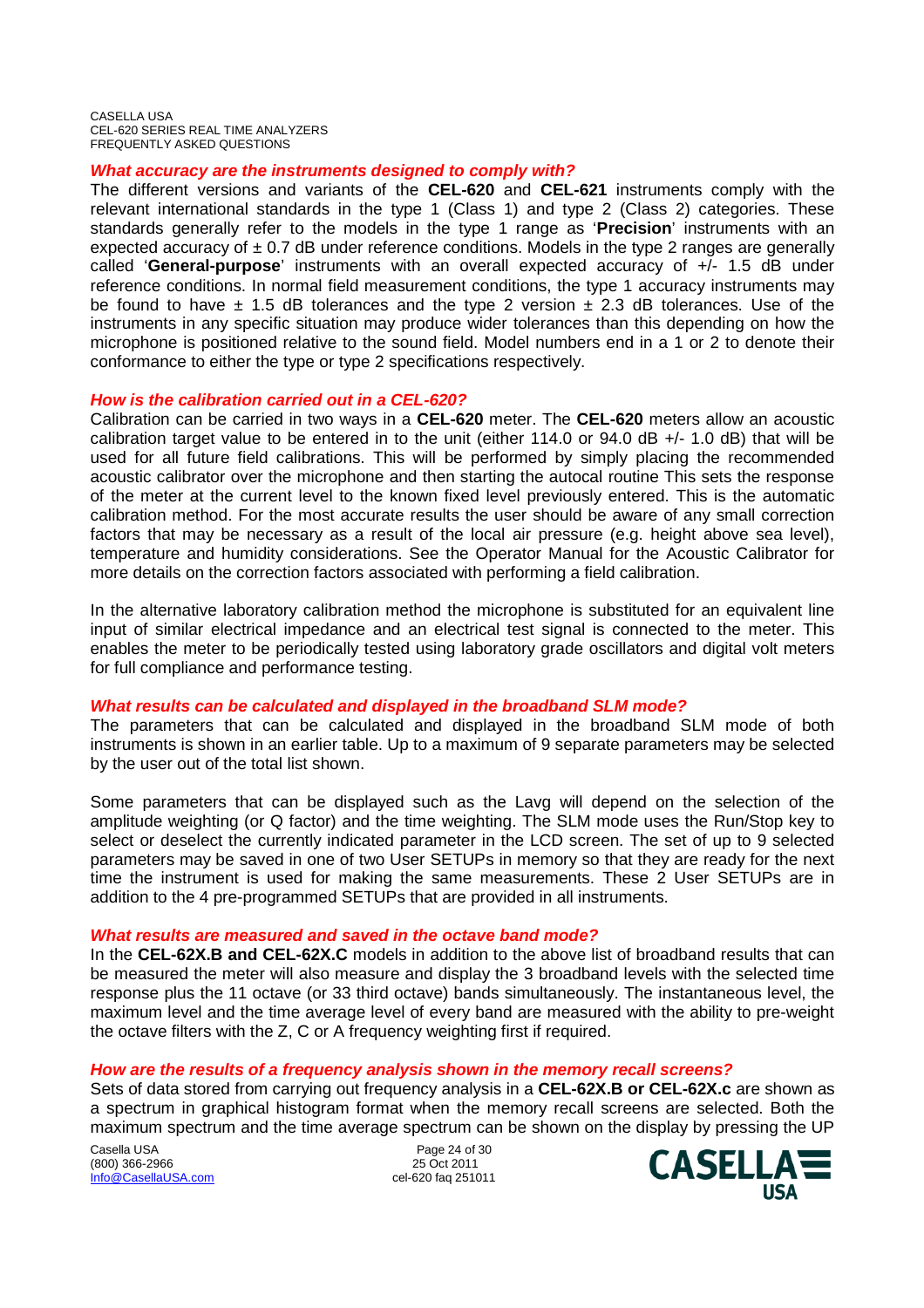or DOWN arrow keys. The next screen shows a single screen listing of the 11 octave (or 33 third octave) band values for the maximum and the average noise levels.

# *Can the actual band level values be displayed on recall from a frequency scan?*

When the required spectrum is recalled from memory and displayed on the screen of the **CEL-62X.B or CEL-62X.C** meter, simply press the VIEW key to go to the next screen that shows the listing in tabular format for all 11 octave (or third octave) bands.

## *What is the range of results saved for an octave band scan?*

A standard octave band analysis in a **CEL-62X.B** will measure three broadband levels and all the 11 octaves from **16 Hz to 16 kHz** center frequencies to give a total of 14 sets of band results per spectrum. All bands are always measured for all SETUPs chosen by the user. The unweighted octave band levels are stored and downloaded to the computer with the A or C broadband weightings applied after the measurement. This is done internally in the **CEL-62X.B** for display on screen.

## *What is the range of results saved for a third octave band scan?*

A standard third octave band analysis in a **CEL-62X.C** will measure three broadband levels and all the 33 third octaves from **12.5 Hz to 20 kHz** center frequencies to give a total of 36 sets of band results per spectrum. All bands are always measured for all SETUPs chosen by the user. The unweighted third octave band levels are stored and downloaded to the computer with the A or C broadband weightings applied after the measurement. This is done internally in the **CEL-62X.C** for display on screen.

# *What are the broadband channels during a frequency analysis?*

By default, a frequency measurement in octave or band analysis uses the 'A' weighting during the display of the frequency analysis. The 3 overall broadband levels are measured simultaneously with the frequency bands to make sure that no information is lost as could be the case with the traditional scanning method. It is also possible to change the main frequency weighting to pre-weight a spectrum using any of the three broadband weightings, A, C or Z, available in every **CEL-62X.B or C** meter by selecting and saving the choice in the USER SETUP 1 or 2. The unweighted, or Z, octave (or third octave) band levels are saved for the maximum and average spectrums to provide the traditional dB levels in octave (or third octave) bands for further acoustical analysis.

## *How long does it take to perform a frequency band analysis in a CEL-620?*

For octave band measurements in a **CEL-62X.B or C**, the time taken to measure all of the 11 (or 33) bands will depend upon the variability of the noise climate. For a typical steady state noise, an octave (or third octave) band measurement could be completed in a few seconds. Storage after 10 or 15 seconds may be enough to adequately describe the spectrum observed during data capture. If the levels are more variable then the averaging time should be longer such that each band contains enough of the noise signal to make sure that a valid answer is obtained. This may need 5 minutes or 10 minutes or even longer if necessary depending on local circumstances and the variability of the noise climate.

# *Can the dwell time in frequency analysis measurements be controlled by the user?*

The dwell time is a feature of earlier scanning or sequential frequency analyzers that were only able to measure 1 octave band at a time. In the **CEL-62X.B or C** models all frequency analysis is performed in parallel so all frequencies are captured simultaneously.

## *Can more than one frequency measurement be performed in a CEL-620?*

Casella USA **Page 25 of 30** (800) 366-2966 25 Oct 2011 Info@CasellaUSA.com cel-620 faq 251011

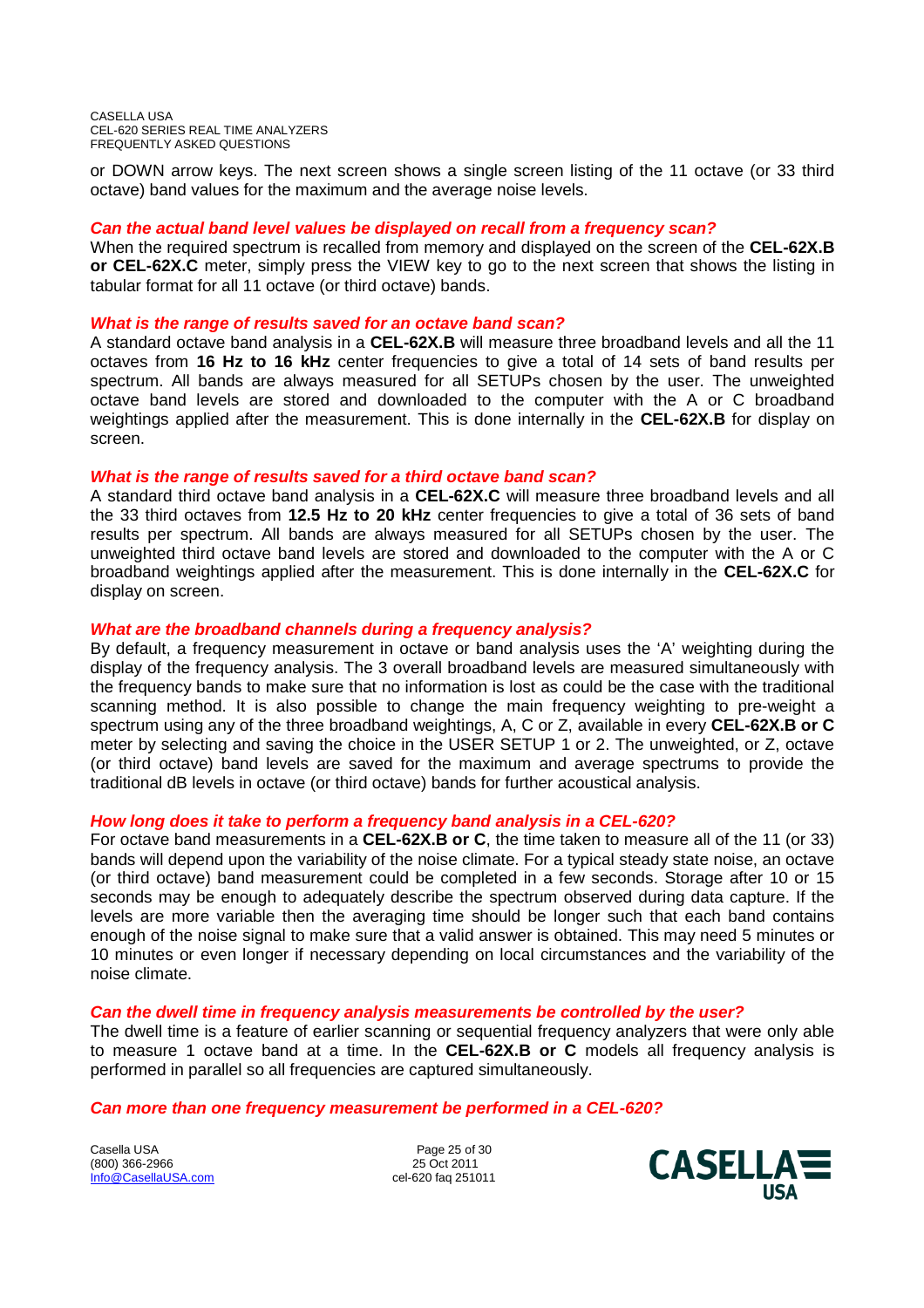A **CEL-62X.B or C** meter stores 1 cumulative frequency analysis per run (with Leq and max spectra). Therefore, the maximum number of complete separate frequency analyses saved in the memory is 100.

# *Can repeated frequency scans be performed in a CEL-620?*

It is currently not possible to select a repeat time in a **CEL-62X.B or C** instrument so any repeat frequency measurements must be controlled by the user manually from the keypad.

# *Can the timers be used for frequency analysis in a CEL-620?*

Only the duration timer can be used to control how long a measurement will last once it is started by the user. The measurement will stop automatically at the end of the duration period and the run results will be saved to memory. If a run is started manually but not stopped by the user then it will automatically end after 24 hours maximum recording time.

# *What happens when a single frequency band is selected in a CEL-620?*

It is not possible to select a single frequency band to measure in a **CEL-62X.B or C**. All bands are measured for every run at the same time.

# *Can frequency analysis scans be carried out manually?*

Yes. All frequency analysis measurements are carried out manually in as much as the user decides when to start a run and when to stop it using the keypad of the **CEL-62X.B or C** meter.

# *Can the spectrum limits be selected for a scan?*

No. This is not available in the current versions of the **CEL-62X.B or C** meter.

# *What happens in a measurement if the noise is very variable?*

Simply make the measurement duration long enough to allow the average noise level spectrum to stabilize. This will be seen on screen by the spectrum display appearing to "freeze" and not to move any more. This usually indicates that enough time has been spent and a valid answer is now available.

## *Can the spectrum be 'A' weighted during an octave band scan?*

Yes. By selecting the broadband overall 'A' weighting characteristic, it is possible to pass the microphone signal through the required broadband channel first and then through the octave (or optional third octave) filters. The spectrum can also be pre-weighted with the 'C' network first as well using the same process. The spectrum results can also be 'C' weighted prior to measurements starting with the **CEL-62X.B or C** meter. The spectrum bands will change color to take on the color of the selected broadband weighting; blue for pre 'A' weighted, red for pre 'C' weighted and green for pre 'Z' weighted (normal unweighted octave (or third octave) band analysis).

## *Are results saved when using the SLM mode?*

All displayed results are saved in the **CEL-62X.A** models plus all the rest of the combination of parameters indicated in the table above. Even though only a maximum of 9 parameters are displayed on screen during the measurement all of the complete list will still be measured and saved for later transfer to a computer for inspection and inclusion in reports.

## *How can a run be stopped in a CEL-620?*

Pressing the RUN/STOP button on the keypad of a **CEL-620** gives the user two choices as follows. The run can be **stopped** immediately by pressing the YES key or left to continue recording by pressing the NO key. If a run is stopped immediately (YES) after the Stop key is pressed then all further data logging or measurement ceases at that point and the run can then be inspected on

(800) 366-2966 25 Oct 2011 Info@CasellaUSA.com cel-620 faq 251011

Casella USA **Page 26 of 30** 

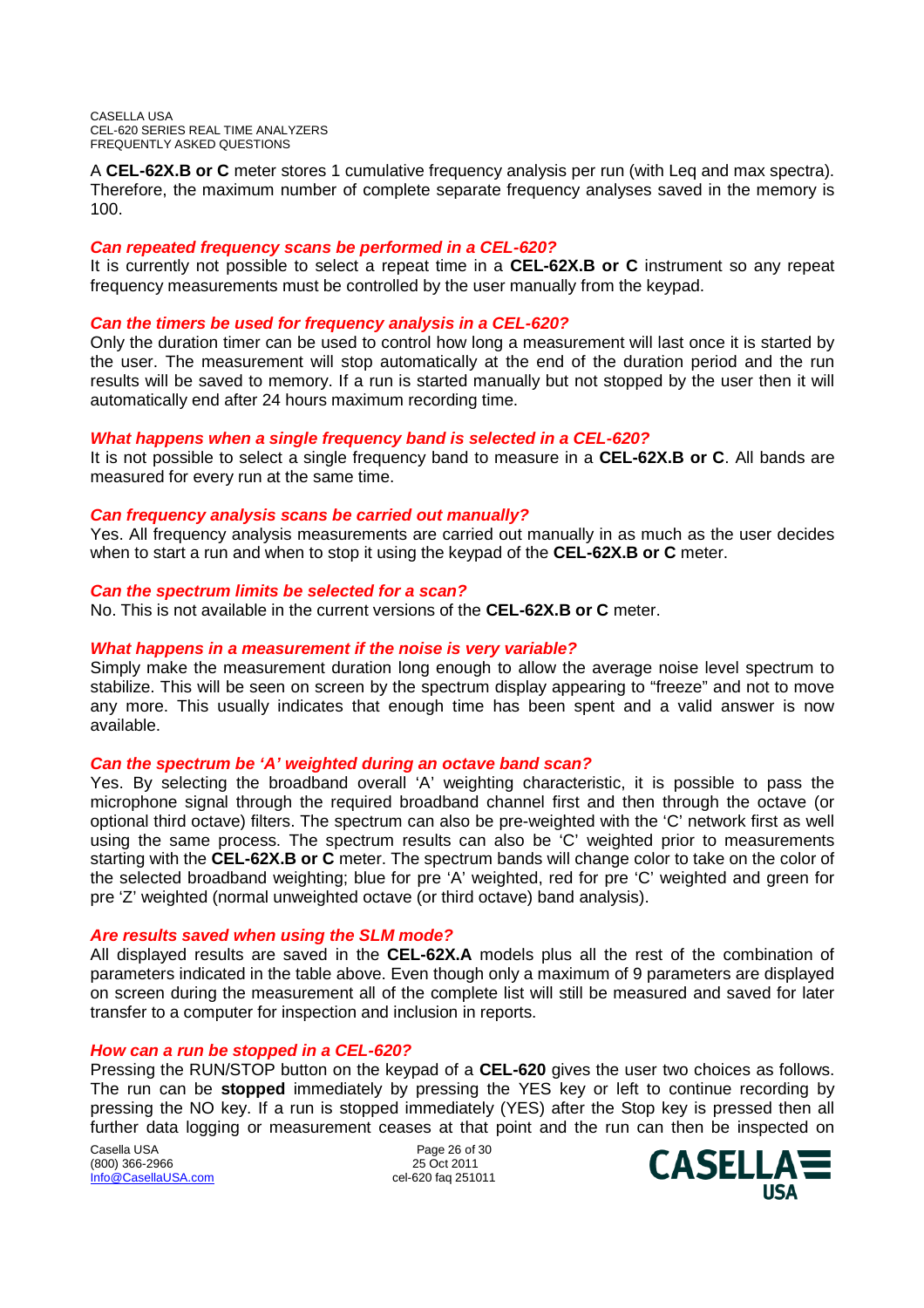screen or downloaded to the computer. If the continue option (NO) is selected, then all the results up to that point will be saved and the run will continue as if nothing had happened at that point. If no button is pressed within 5 seconds, the instrument continues with the current run as if no interruption had been made to the measurement. Only runs that have been "stopped" can be downloaded to a pc or inspected on the LCD screen.

# *How many periods can be stored in a CEL-620?*

None. This feature is not currently available in the **CEL-620** meters.

# *Can runs be made continuous in a CEL-620?*

No. This feature is not currently available in the **CEL-620** meters.

# *How many profile points in total can be stored in the CEL-620?*

None. This feature is not currently available in the **CEL-620** meters.

# *What happens when the memory in a CEL-620 is full?*

When a **CEL-620** meter fills up all the available recording memory it will stop collecting samples after 100 complete sets of data are saved. An overall data set (cumulative result) is always stored in a **CEL-620** no matter what the length of the run since the registers are large enough to accommodate long and short measurement times and a set amount of memory size is required to hold the overall values that are measured independent of the duration of the run.

# *How many profiles can be stored in a single run in a CEL-621?*

None. This feature is not currently available in the **CEL-620** meters.

# *How long does the memory last when recording time history profiles in a CEL-620?*

This feature is not currently available in the **CEL-620** meters. The overall recording duration will also depend on the power supply available for the meter during the run. An instrument that looses power during an extended measurement will constantly monitor the battery voltage and will switch itself off safely when the available power level becomes too low to adequately operate the meter. All run data up to that point is saved before switch off.

Casella USA 2008 27 of 30<br>
25 Oct 2011 25 Oct 2011  $(800)$  366-2966 Info@CasellaUSA.com cel-620 faq 251011

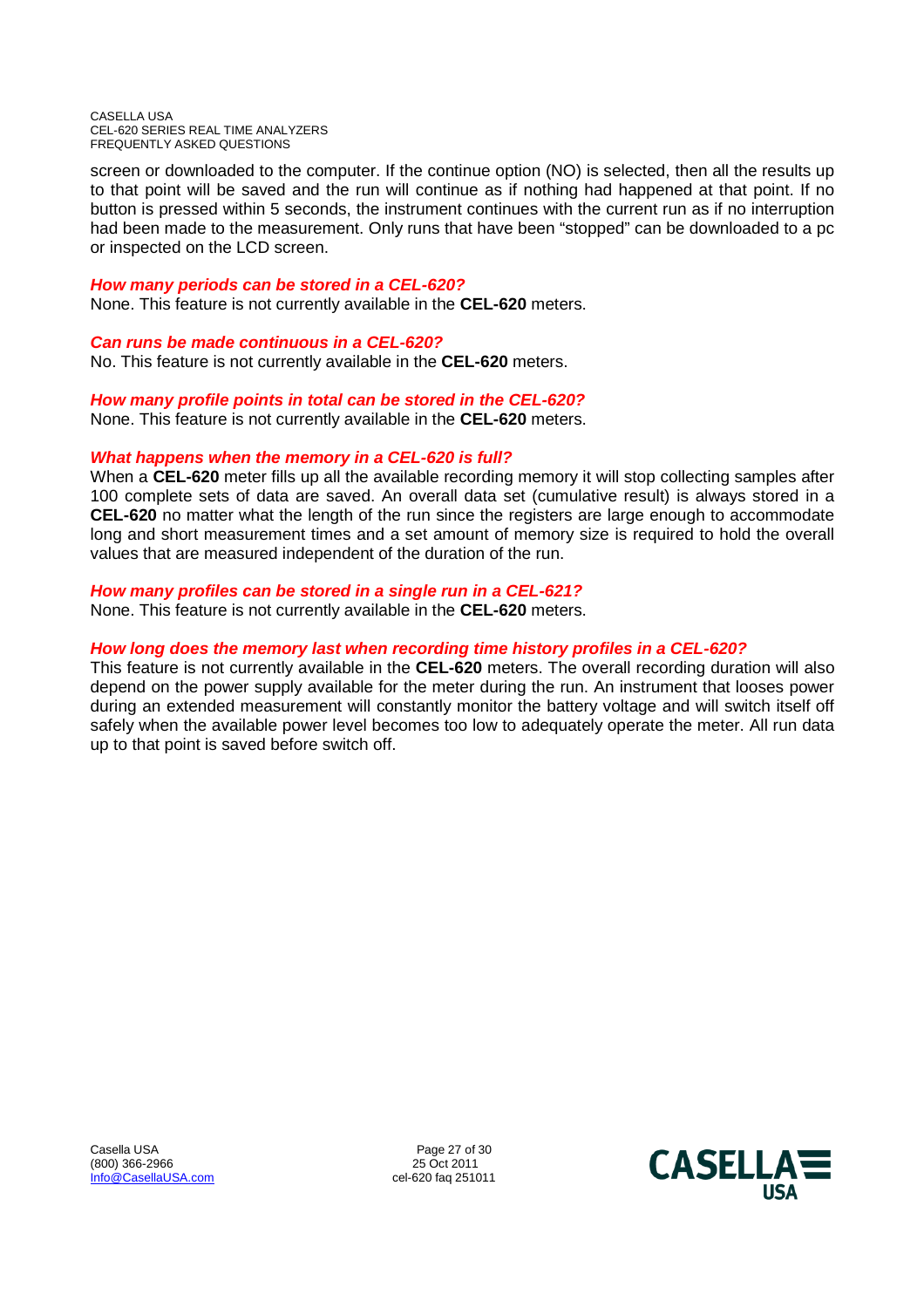# **FAQ's: APPLICATIONS**

# *What markets are the instruments designed for?*

There are a number of markets for the **CEL-620** and **CEL-621** instruments.

- A general purpose hand held sound level meter
	- An integrating meter for any workplace noise measurements
	- An octave (or third octave) band frequency analyzer
	- A product noise measurement device
	- A short term environmental survey meter

# *How are these markets catered for by the CEL-620 and 621?*

Using either of the **CEL-620** or **CEL-621** instruments as '**A**' version instruments enables simple noise surveys to be undertaken as a hand held sound level meter. Typical applications for this include noise at work, plant noise surveys, product noise reduction studies and basic community noise nuisance measurements. The **CEL-620** meters can be used as front end for other noise monitoring systems that may require the line output capabilities of the instrument to be used.

Specifying the **'B'** (or **'C'**) version of the **CEL-620 or CEL-621** instrument with the octave (or third octave) band filters allows a comprehensive frequency analysis instrument to be obtained. All the **CEL-620 and CEL-621** models provide information on the overall levels of noise for the whole of the run in terms of the simple maximum and minimum and peak noise levels. The **CEL-620.A, B or C** models can be used to measure and store time average results during the measurement to enable a more comprehensive picture of the noise level variation to be assessed correctly. Additionally, the **CEL-621** models provide 5 statistical noise parameters that are very useful when describing the variation in the noise climate over a period of interest.

The **CEL-62X.B and C** models also calculate and save the full range of octave (or third octave) band information in real time required by some workplace applications and community noise surveys. The **CEL-620.A** is an ideal instrument for basic industrial hygiene measurements or sound power surveys and the **CEL-62X.B or C** models will find most use whenever the extra frequency information is required for more comprehensive noise studies.

## *What do I need to measure noise in the workplace?*

In order to calculate an 8-hour noise dose (TWA) a representative sample of the noise using the Lavg function is required. This gives an average level of the noise over the measurement interval. If the noise reading becomes steady then it is said to be representative of the day as a whole, as long as it is known that there are no other noise events that will take place after the sample measurement ends. The calculation of TWA can be done by the user manually from the LAeq, LDOD or the Lavg.

For measurements according to the OSHA regulations a cut-off level (or threshold) must be applied to the measurements such that any noise below the cut-off level is excluded from the overall result. This is available in all the **CEL-620** meters and is user selectable to a value in 1 dB steps between 70 and 90 dB. A cutoff level of 80 dB(A) is required by OSHA for the measurement of the noise for Hearing Conservation Program considerations. The single highest peak level must also be obtained as the L<sub>zpk</sub> value during the measurement. All the **CEL-620** and the **CEL-621** meters can be used for workplace noise measurements. The B versions will provide additional frequency information for the correct prescription of hearing protectors or noise control methods. These sorts of workplace measurements can be made with either type 1 Precision or type 2 General Purpose accuracy meters.

Casella USA **Page 28 of 30** (800) 366-2966 25 Oct 2011 Info@CasellaUSA.com cel-620 faq 251011

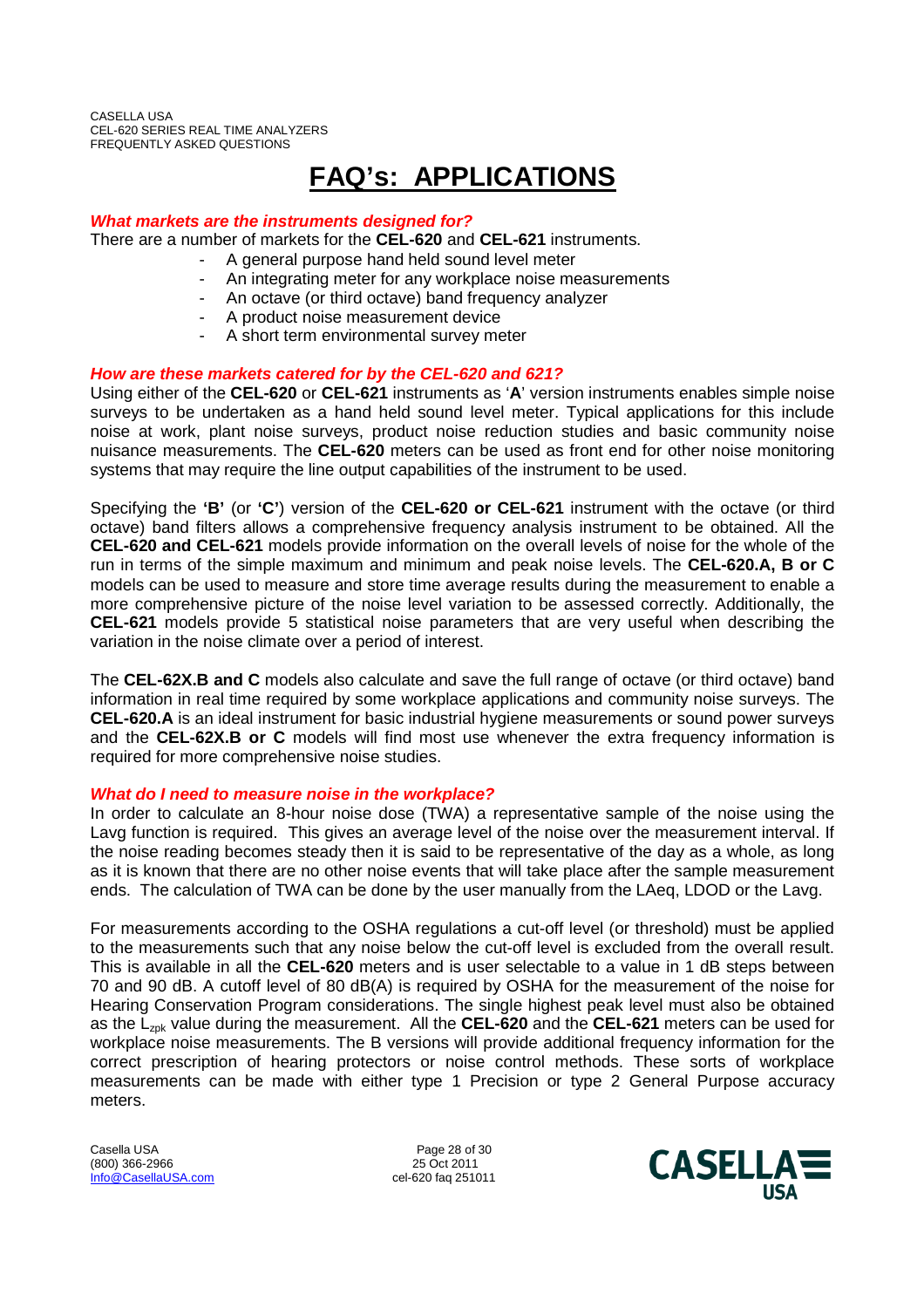# *What do I need to measure community nuisance noise sources?*

There are several parameters that may be required to measure environmental noise depending on which environmental standard or local community noise ordinance is being used or is in force. For most measurement standards the LAeq (time average noise level) is used as well as an overall maximum noise level. The LAeq levels are often used for the calculation of the Day Night Level together with the necessary corrections for the time of day. The **CEL-621.A** is best suited for this type of work since it will also calculate the statistical parameters or percentile LN% values.

# *What do I need to make product noise measurements?*

There are many aspects to product noise testing. The **CEL-620.A** meters can be used very easily and quickly to assess the total noise levels from machinery for basic noise control purposes since both the overall 'C' and 'A' weighted levels are measured. The difference between these two values LC-LA can give some basic understanding of the amount of low frequency noise that is present. More detailed analysis of the frequency content can be done by an octave or third octave band (B or C version) of a **CEL-62X** if there are specific tonal components present in the equipment to be measured. The real time filter capability enables measurements to be made much faster in octaves (or third octaves) than with a traditional scanning or sequential octave band analyzer.

The sound power level can also be calculated by measuring the noise emitted at various fixed points around the noise source in question in accordance with the relevant international standards. Usually a type 1 Precision version of the instrument will be used for these applications.

Casella USA 2001 2012 2014 2014 2014 2014 2015 2016 2017 21:00 21:00 21:00 21:00 21:00 21:00 21:00 21:00 21:00<br>Page 29 of 30 25 Oct 2011 20:00 21:00 21:00 21:00 21:00 21:00 21:00 21:00 21:00 21:00 21:00 21:00 21:00 21:00  $(800)$  366-2966 Info@CasellaUSA.com cel-620 faq 251011